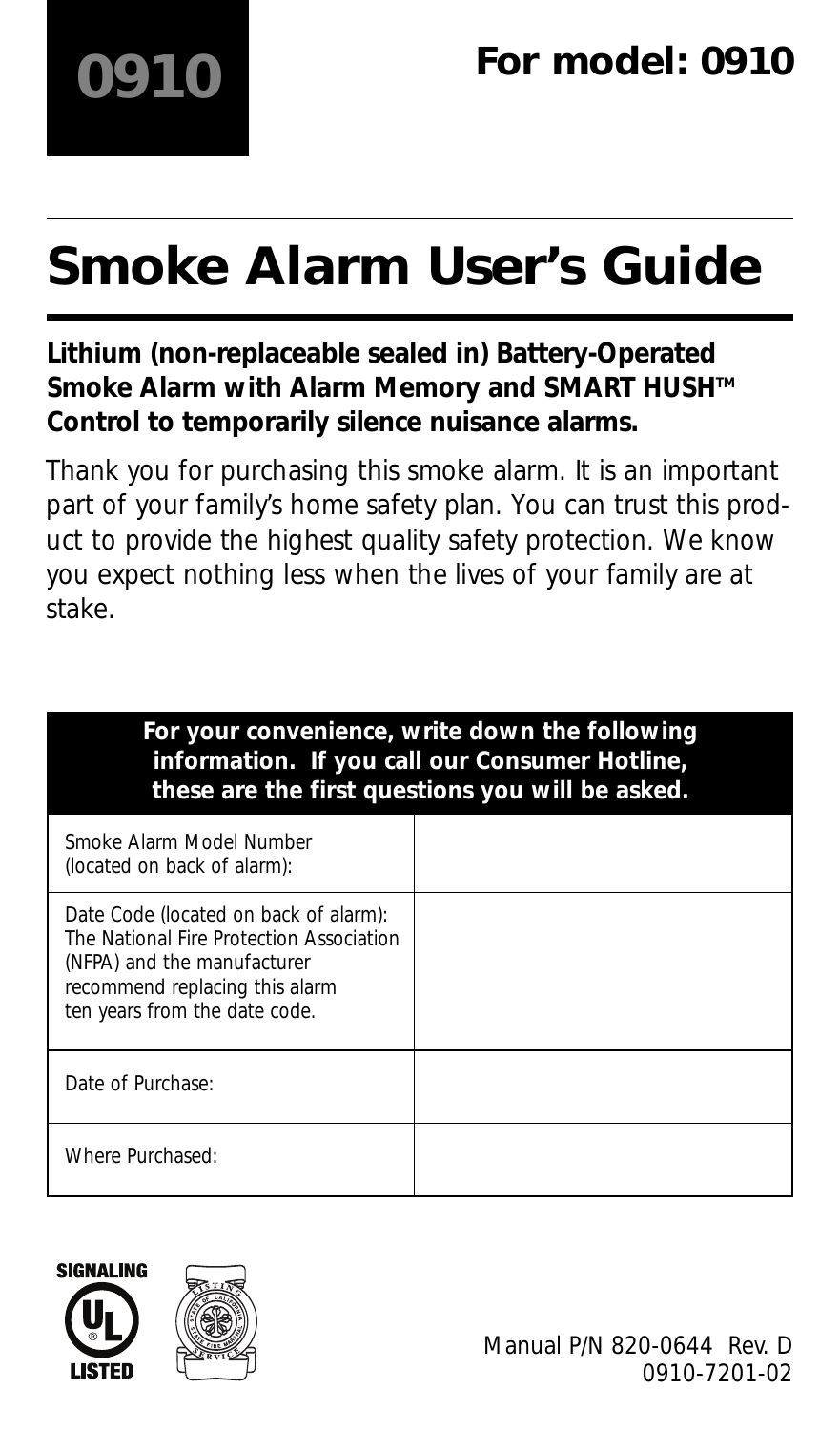This alarm detects products of combustion using the ionization technique. It contains 0.9 microcurie of Americium 241, a radioactive material (see Section 9). Distributed under U.S. NRC License No. 32-23858-01E. Manufactured in compliance with U.S. NRC safety criteria in 10 CFR 32.27. The purchaser is exempt from any regulatory requirements. Do not try to repair the smoke alarm yourself. Refer to the instructions in Section 12 for service.

#### **IMPORTANT! READ ALL INSTRUCTIONS BEFORE INSTALLA-TION AND KEEP THIS MANUAL NEAR THE ALARM FOR FUTURE REFERENCE.**

**CONTENTS OF THIS MANUAL**

- **1 -- RECOMMENDED LOCATIONS FOR SMOKE ALARMS**
- **2 -- LOCATIONS TO AVOID**
- **3 -- INSTALLATION INSTRUCTIONS**
- **4 -- OPERATION AND TESTING**
- **5 -- NUISANCE ALARMS**
- **6 -- MAINTENANCE**
- **7 -- LIMITATIONS OF SMOKE ALARMS**
- **8 -- GOOD SAFETY HABITS**
- **9 -- NRC INFORMATION**
- **10 -- NFPA PROTECTION STANDARD 72**
- **11 -- CALIFORNIA STATE FIRE MARSHAL REQUIRED INFORMATION**
- **12 -- SERVICE AND WARRANTY**

# **1. RECOMMENDED LOCATIONS FOR ALARMS**

- Locate the first alarm in the immediate area of the bedrooms. Try to monitor the exit path as the bedrooms are usually farthest from the exit. If more than one sleeping area exists, locate additional alarms in each sleeping area.
- Locate additional alarms to monitor any stairway as stairways act like chimneys for smoke and heat.
- Locate at least one alarm on every floor level.
- Locate an alarm in every bedroom.
- Locate an alarm in every room where electrical appliances are operated (i.e. portable heaters or humidifiers).
- Locate an alarm in every room where someone sleeps with the door closed.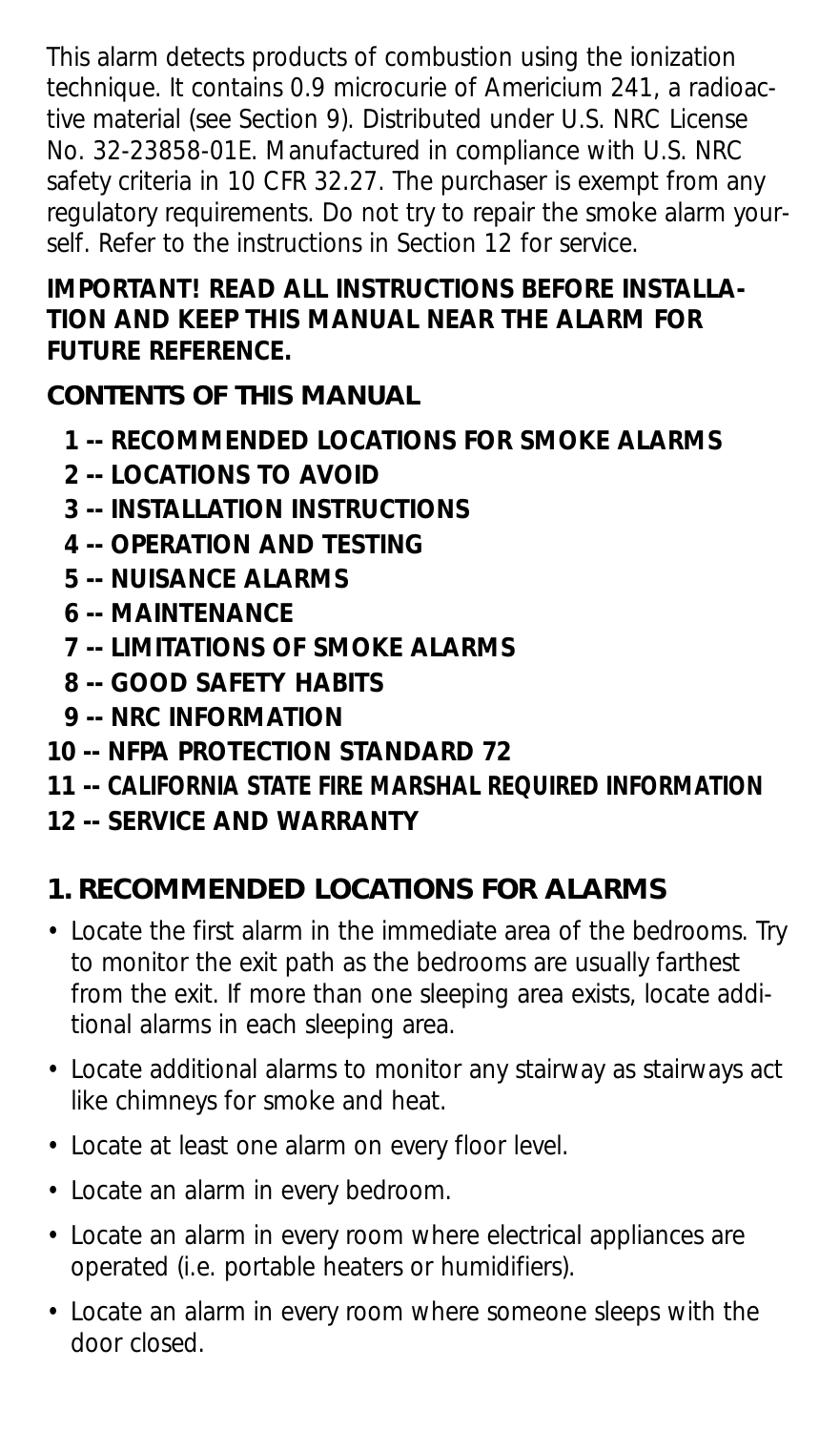The closed door may prevent an alarm not located in that room from waking the sleeper.

- Smoke, heat, and combustion products rise to the ceiling and spread horizontally. Mounting the smoke alarm on the ceiling in the center of the room places it closest to all points in the room. Ceiling mounting is preferred in ordinary residential<br>construction construction. **BEDROOM KITCHER**<br>**BEDROOM KITCHER**<br>**BEDROOM KITCHER**<br>**BEDROOM KITCHER**<br>**BEDROOM KITCHER**<br>**BEDROOM ADDROOM** *ACCEPTABLE HERE*
- For mobile home installation, select locations carefully to avoid thermal barriers that may form at the ceiling. For more details, see **MOBILE HOME INSTALLATION below. MINIMUM**
- When mounting an alarm on the ceiling, locate it at a minimum of 4" (10 cm) from the side wall (see figure 1).
- When mounting the alarm on the wall, use an inside wall with the top edge of the alarm at a minimum of 4" (10 cm) and a maximum of 12" (30.5 cm) below the ceiling (see figure 1). **LIVING ROOM**
- Put smoke alarms at both ends of a bedroom hallway or large room if the hallway or room is more than 30 feet (9.1 m) long.

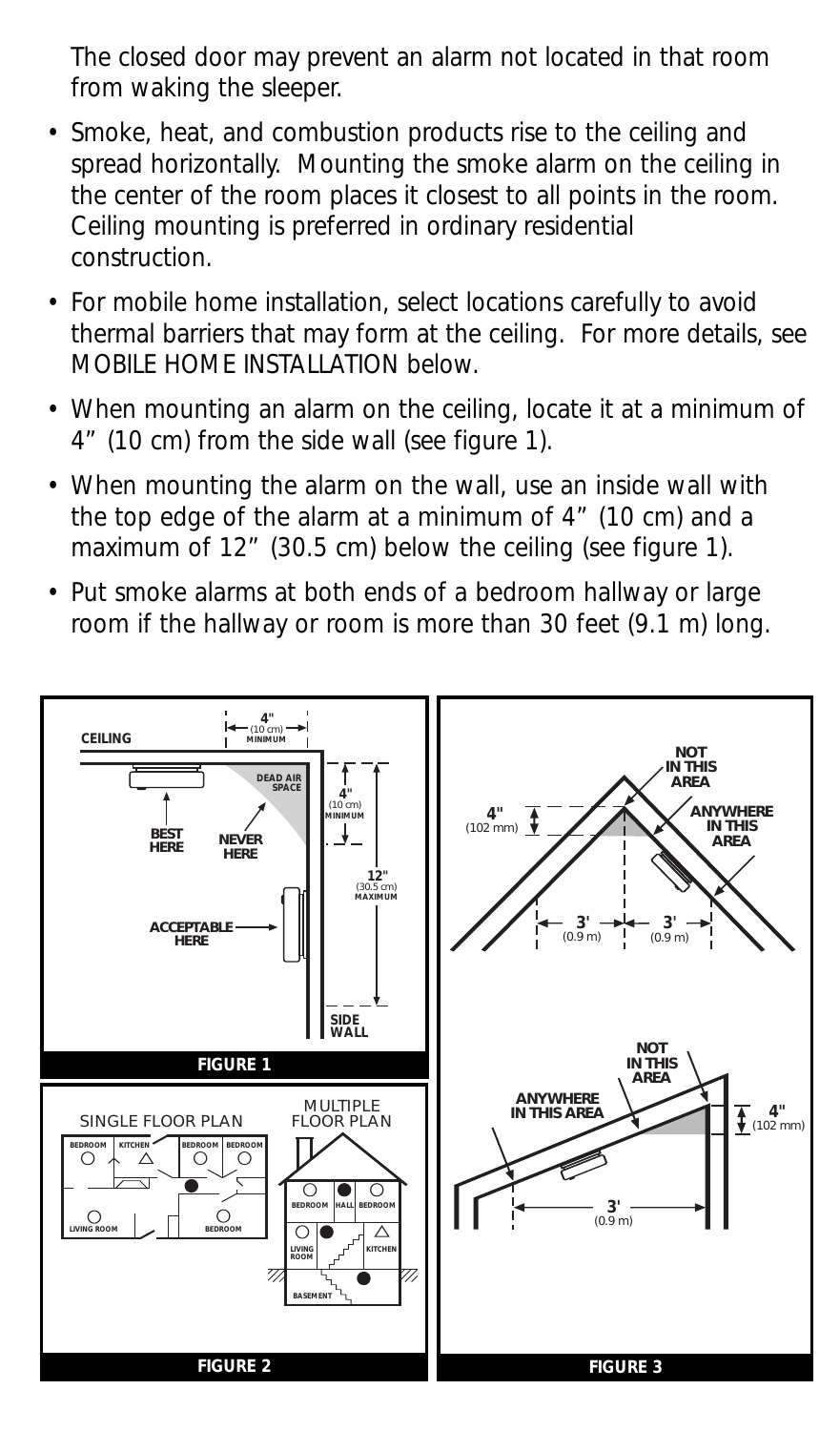• Install Smoke Alarms on sloped, peaked or cathedral ceilings at or within 3ft (0.9m) of the highest point (measured horizontally). NFPA 72 states: "Smoke alarms in rooms with ceiling slopes greater than 1 ft in 8 ft (.3m in 2.4 m) horizontally shall be located on the high side of the room." NFPA 72 states: "A row of detectors shall be spaced and located within 3 ft (0.9m) of the peak of the ceiling measured horizontally" (see figure 3).

#### **MOBILE HOME INSTALLATION**

Modern mobile homes have been designed and built to be energy efficient. Install smoke alarms as recommended above (see figures 1 and 2).

In older mobile homes that are not well insulated compared to present standards, extreme heat or cold can be transferred from the outside to the inside through poorly insulated walls and roof. This may create a thermal barrier which can prevent the smoke from reaching an alarm mounted on the ceiling. In such units, install the smoke alarm on an inside wall with the top edge of the alarm at a minimum of 4" (10 cm) and a maximum of  $12$ " (30.5) cm) below the ceiling (see figure 1).

If you are not sure about the insulation in your mobile home, or if you notice that the outer walls and ceiling are either hot or cold, install the alarm on an inside wall. For minimum protection, install at least one alarm close to the bedrooms. For additional protection, see SINGLE FLOOR PLAN in figure 2.

#### **WARNING: TEST YOUR SMOKE ALARM OPERATION AFTER MOBILE HOME HAS BEEN IN STORAGE OR UNOCCUPIED AND AT LEAST ONCE A WEEK DURING USE.**

## **2. LOCATIONS TO AVOID**

- In the garage. Products of combustion are present when you start your automobile.
- Less than 4" (10cm) from the peak of an "A" frame type ceiling.
- In an area where the temperature may fall below 40ºF or rise above 100ºF, such as garages and unfinished attics.
- In dusty areas. Dust particles may cause nuisance alarm or failure to alarm.
- In very humid areas. Moisture or steam can cause nuisance alarms.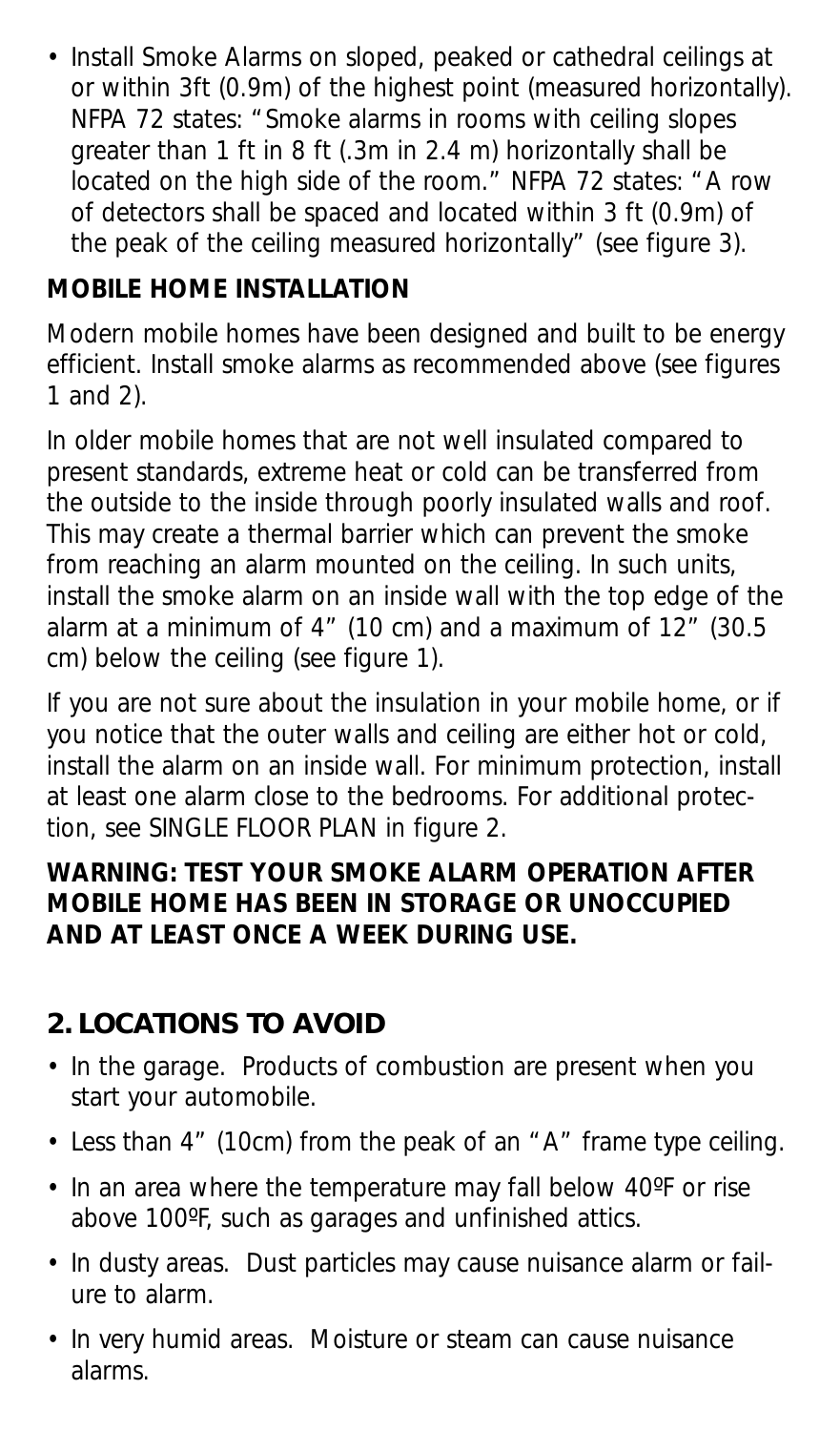- In insect-infested areas.
- Smoke alarms should not be installed within 3 ft (.9m) of the following: the door to a kitchen, the door to a bathroom containing a tub or shower, forced air supply ducts used for heating or cooling, ceiling or whole house ventilating fans, or other high air flow areas.
- Kitchens. Normal cooking may cause nuisance alarms. If a kitchen alarm is desired, it should have an alarm silence feature or be a photoelectric type.
- Near fluorescent lights. Electronic "noise" may cause nuisance alarms.
- Smoke alarms are not to be used with detector guards unless the combination (alarm and guard) has been evaluated and found suitable for that purpose.

## **3. INSTALLATION INSTRUCTIONS**

#### **CAUTION: THIS UNIT IS SEALED (INCLUDING THE BATTERIES). THE COVER IS NOT REMOVABLE!**

1.To insure aesthetic alignment of the alarm with the hallway or wall, the "A" line on the mounting bracket should be parallel with the hallway when ceiling mounting or horizontal when wall mounting. **A A Alignment Marks ("A" Line) on Mounting Bracket** When wall

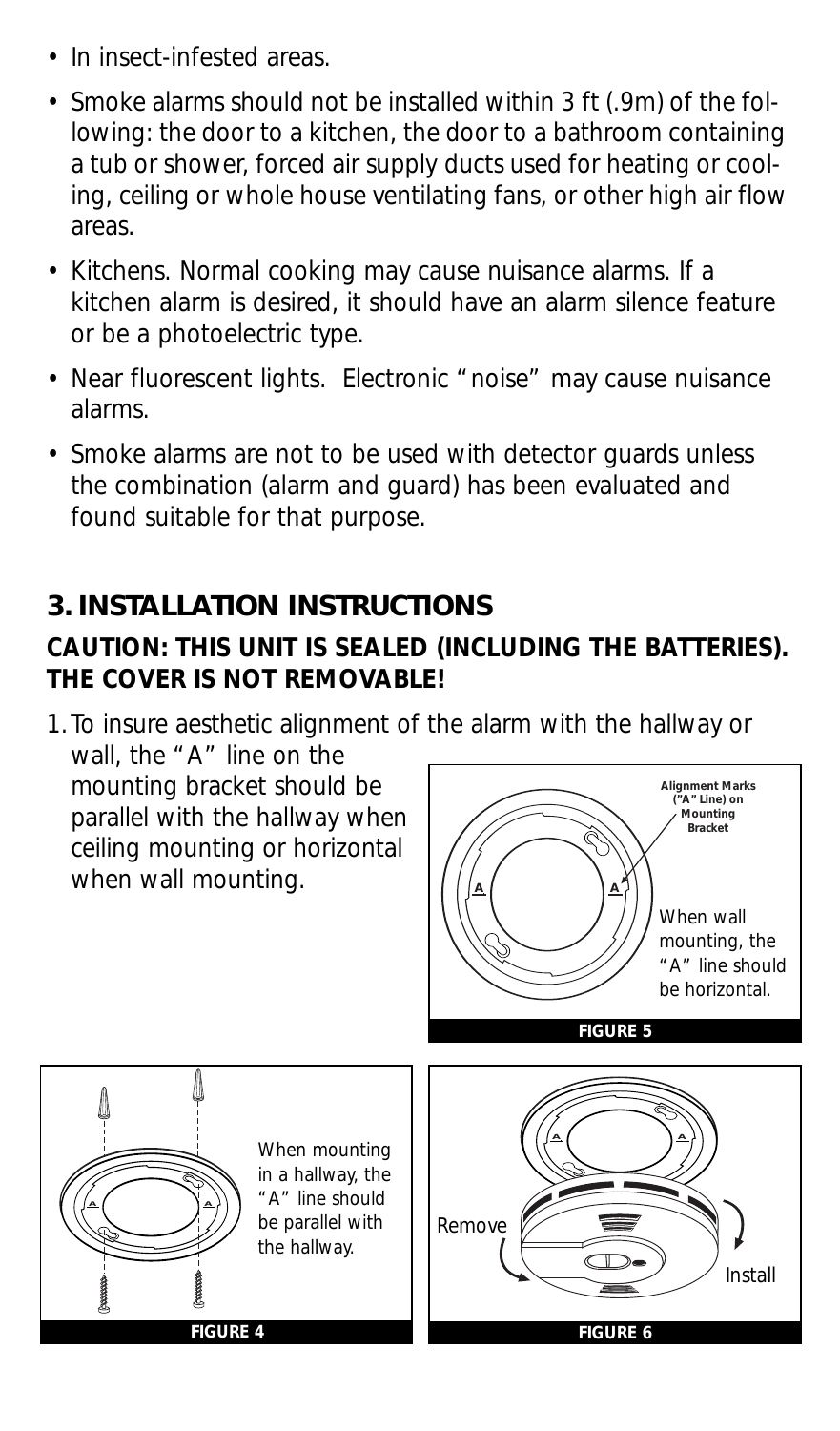- 2.After selecting the proper smoke alarm location as described in Section 1, attach the mounting bracket to the ceiling as shown in figure 3. For wall mounting see figure 4. Place the mounting plate on the wall; be sure the "A" line is horizontal (parallel to the floor). Use the screws and anchors provided to secure the mounting bracket (use 3/16" drill bit for anchors).
- 3.This alarm has batteries permanently sealed inside the alarm no battery installation is necessary.

#### **ACTIVATING THE ALARM**

**This model is equipped with a feature that automatically activates the alarm when the alarm is mounted to the mounting bracket for the first time. Once activated, the batteries will supply power to the alarm for the life of the alarm (10 years). Be sure that the mounting bracket is mounted correctly before installing the alarm on the mounting bracket.**

1.To activate the alarm, install the alarm on the mounting bracket (figure 6) and rotate the alarm clockwise (as indicated on the alarm cover) until the alarm ratchets into place (the ratcheting function allows for aesthetic alignment). NOTE: The alarm will mount to the bracket in four (4) positions (every 90 degrees).

#### **The alarm is now activated!**

2.After installation/activation, test your alarm by depressing and holding down the test button for a minimum of 5 seconds (or until the alarm sounds). This should sound the alarm. **CAU-TION: Due to the loudness (85 decibels) of the alarm, always stand an arms length away from the unit when testing.**

#### **TAMPER RESIST FEATURE**

#### **Smoke Alarm Tamper Resist Feature**

This alarm is equipped with a tamper resist feature that helps prevent someone from removing the unit from the mounting bracket. When activated, it can be very effective in preventing smoke alarm removal or tampering.

Activate the smoke alarm tamper resist feature by breaking off the four posts in the square holes in the mounting bracket (see figure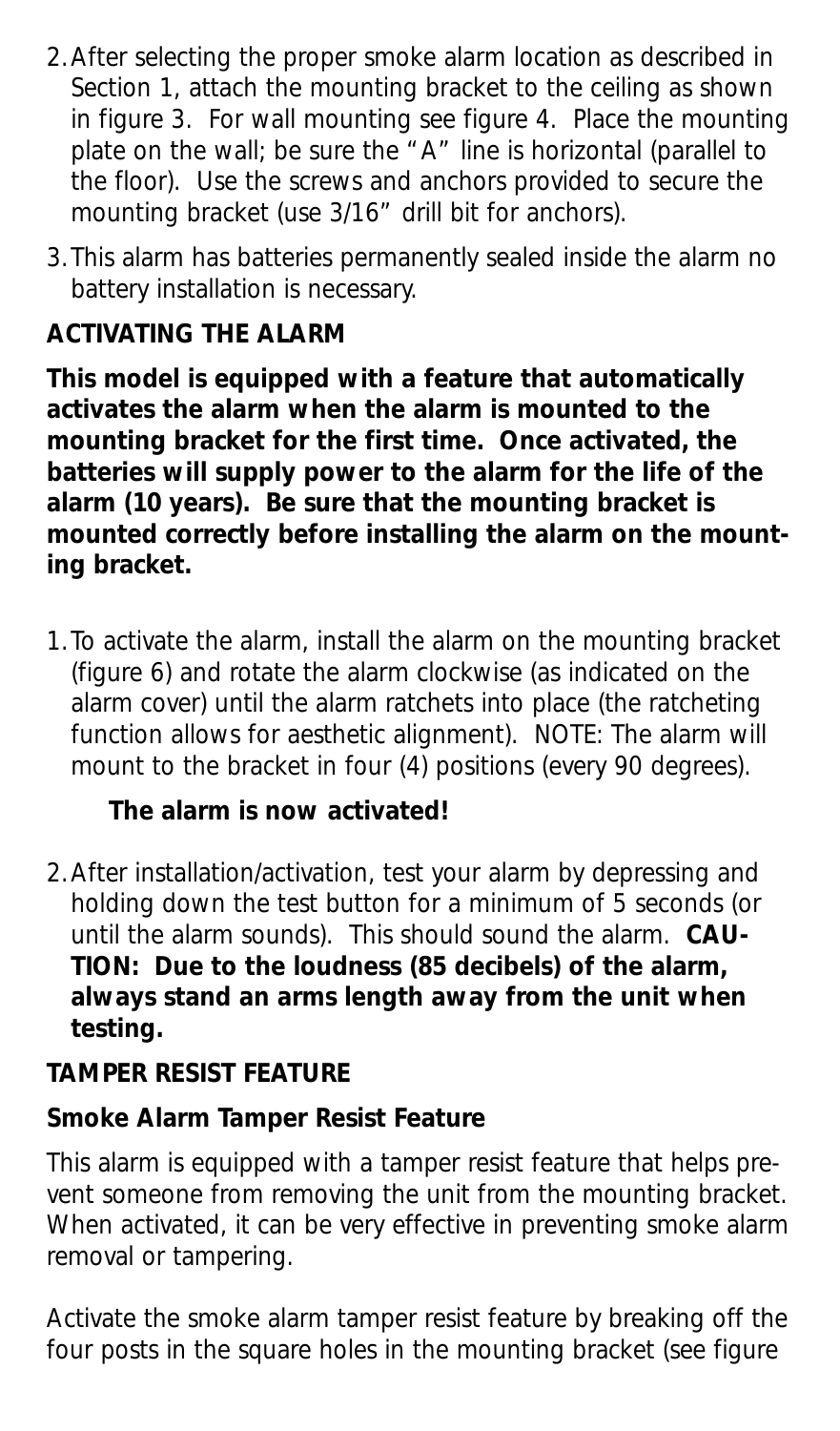7). When the posts are broken off, the tamper resist on the base is allowed to engage the mounting bracket. Rotate the alarm onto the mounting bracket until you hear the tamper resist tab snap into place, locking the alarm on the mounting bracket. Using the tamper resist feature will help deter children and others from removing the alarm from the bracket. NOTE: To remove the alarm when the tamper resist tab is engaged, press down on the tamper resist tab and rotate the alarm in the direction indicated by the arrows on the cover of the alarm (see figure 8).



## **4. OPERATION AND TESTING**

OPERATION: The smoke alarm is operating once the alarm is activated (see Section 3) and testing is complete. When products of combustion are sensed, the unit sounds a loud 85db pulsating alarm until the air is cleared.

SMART HUSH™ CONTROL: The SMART HUSH™ feature has the capability of temporarily desensitizing the alarm circuit for approximately 8 minutes. This feature is to be used only when a known alarm condition, such as smoke from cooking, activates the alarm. The smoke alarm is desensitized by pushing the HUSH® button on the smoke alarm cover. If the smoke is not too dense, the alarm will silence immediately and the red LED will illuminate for 1.5 seconds every 8 seconds for 8 minutes. This indicates that the alarm is in a temporarily desensitized condition. The smoke alarm will automatically reset after approximately 8 minutes and sound the alarm if particles of combustion are still present. The SMART HUSHTM feature can be used repeatedly until the air has been cleared of the condition causing the alarm. Pushing the test/reset button on the alarm will end the temporarily desensitized period.

#### **NOTE: DENSE SMOKE WILL OVERRIDE THE SMART HUSH™ CONTROL FEATURE AND SOUND A CONTINUOUS ALARM.**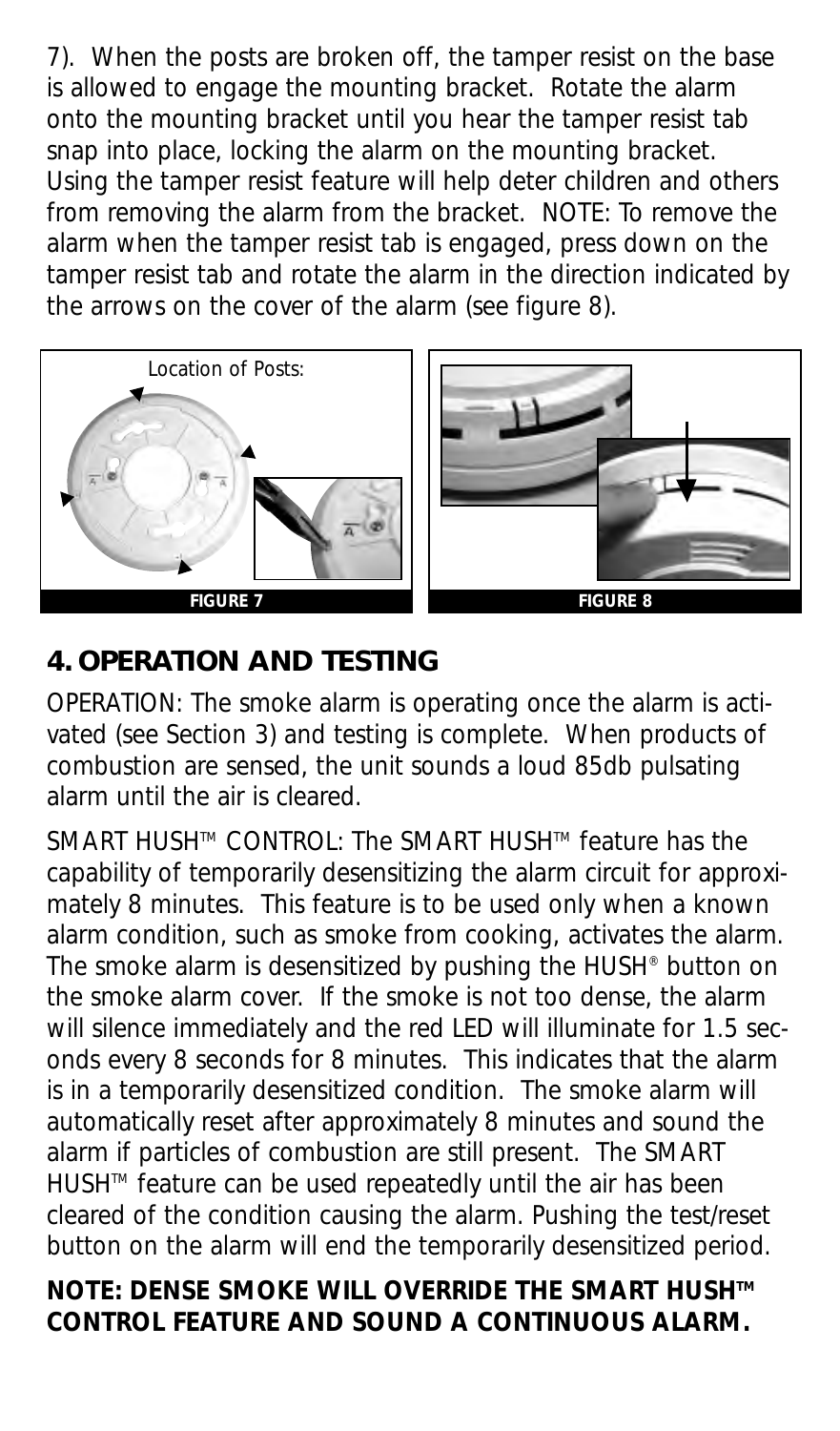#### CAUTION: BEFORE USING THE ALARM SMART HUSH™ FEA-**TURE, IDENTIFY THE SOURCE OF THE SMOKE AND BE CER-TAIN A SAFE CONDITION EXISTS.**

FLASHING LED LIGHT: This smoke alarm is equipped with a flashing red indicator light with four modes of operation:

- The LED will flash every 40-45 seconds in the standby mode signifying that the alarm is receiving power.
- The LED will flash every 1.5 seconds when the alarm is sounding.
- The LED will illuminate for 1.5 seconds every 8 seconds while the alarm is in the temporarily desensitized mode.
- If alarm memory has been set (see below for alarm memory description), the LED will flash rapidly when the test button is pressed.

ALARM MEMORY: This smoke alarm has an memory function that will inform you if the alarm has sounded since the test button was last pressed. The alarm memory will cause the red LED to flash rapidly when the test button is pressed. The alarm memory is reset when the test button is released.

TESTING: Test by pushing the test button on the cover and holding it down for a minimum of 5 seconds (or until the alarm sounds). This will should the alarm if the electronic circuitry, horn, and batteries are working. If no alarm sounds, the unit has defective batteries or other failure. DO NOT use an open flame to test your alarm, you could damage the alarm or ignite combustible materials and start a structure fire.

#### **NOTE: WEEKLY TESTING IS REQUIRED.**

TEST THE ALARM WEEKLY TO ENSURE PROPER OPERATION. Erratic or low sound coming from your alarm may indicate a defective alarm, and it should be returned for service (see Section 11).

# **5. NUISANCE ALARMS**

Smoke alarms are designed to minimize nuisance alarms. Cigarette smoke will not normally set off the alarm, unless the smoke is blown directly into the alarm. Combustion particles from cooking may set off the alarm if the alarm is located close to the cooking area. Large quantities of combustible particles are generated from spills or when broiling. Using the fan on a range hood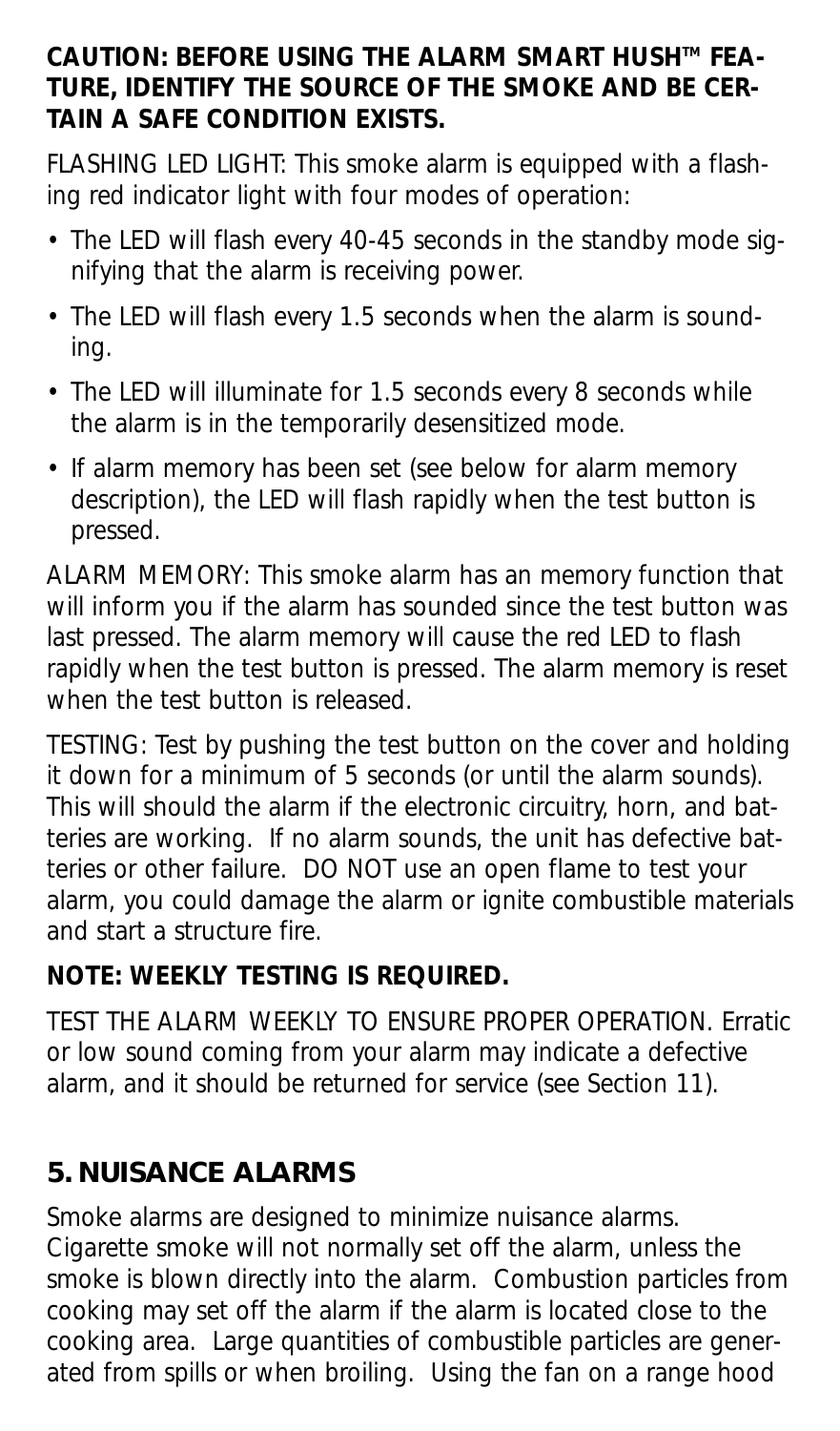which vents to the outside (non-recirculating type) will also help remove these combustible products from the kitchen.

This model 0910 has a SMART HUSH™ control that is extremely useful in a kitchen area or other areas prone to nuisance alarms. For more information refer to Section 4, OPERATION AND TESTING.

If the alarm does sound, check for fires first. If a fire is discovered, get out and call the fire department. If no fire is present, check to see if one of the reasons listed in Section 2 may have caused the alarm.

# **6. MAINTENANCE**

## **BATTERY ACTIVATION AND DEACTIVATION**

NOTE: Three Lithium-Ion batteries, permanently sealed inside the alarm, power this unit; no battery installation or replacement is necessary for the life of the alarm.

#### **WARNING! DO NOT ATTEMPT TO OPEN THE ALARM FOR ANY REASON!**

To activate the alarm, attach the alarm to the mounting bracket by rotating in the direction of the arrows on the cover, see ACTIVAT-ING ALARM in Section 3 (INSTALLATION INSTRUCTIONS).

This alarm has a low battery monitor circuit which will cause the alarm to "chirp" approximately every 40-45 seconds, for a minimum of thirty (30) days, at the end of the life of the alarm to indicate that the alarm needs replacement. To deactivate the alarm remove the alarm from the mounting bracket by rotating the alarm in the direction indicated by the arrows on the cover of the alarm and locate the crosshatched area on product label. NOTE: If the tamper resist feature has been activated, see TAMPER RESIST FEATURE in Section 3 (INSTALLATION INSTRUCTIONS).

**WARNING! DO NOT DEACTIVATE THE ALARM UNTIL THE END OF THE ALARM LIFE, WHEN A "CHIRP" IS HEARD EVERY 40-45 SECONDS. ONCE THE ALARM IS DEACTIVATED THE BATTERIES WILL BE DEPLEATED AND THE ALARM WILL NO LONGER FUNCTION.**

**WARNING! ONCE THE ALARM HAS BEEN DEACTIVATED, IT CANNOT BE REACTIVATED!**

**WARNING! ONCE THE ALARM HAS BEEN DEACTIVATED, IT CANNOT BE MOUNTED ONTO THE MOUNTING BRACKET!**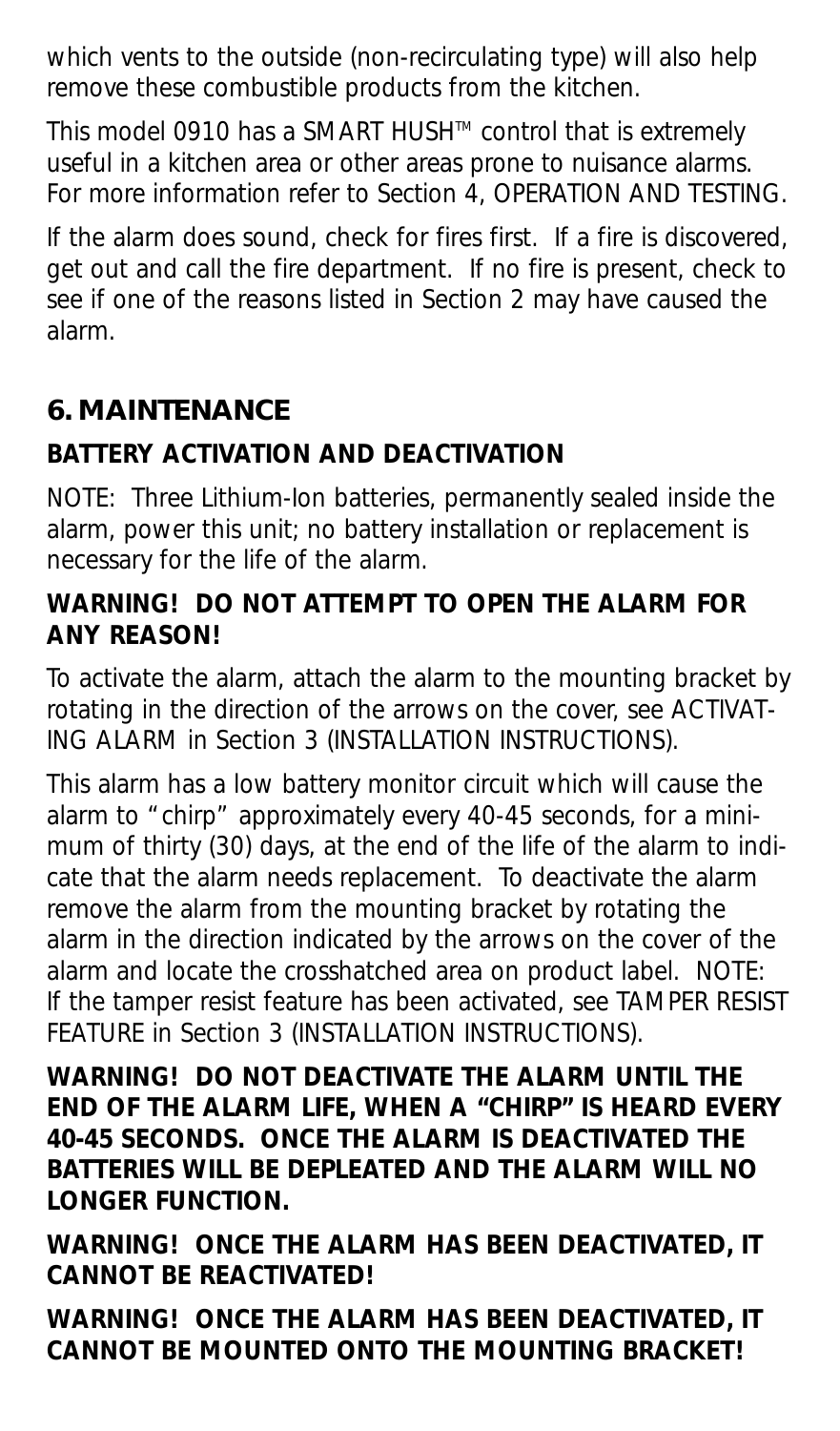Break out the crosshatched area with a screwdriver or similar tool. Using a screwdriver or similar tool slide the exposed piece towards the center of the alarm. This will deactivate the alarm, stop the low battery "chirp" and render the alarm safe for disposal by draining the batteries.

# **CLEANING YOUR ALARM**

## **YOUR ALARM SHOULD BE CLEANED AT LEAST ONCE A YEAR**

If the tamper resist feature has been activated you will need to follow the instructions in Section 3 to remove your alarm for maintenance.

To clean your alarm, remove it from the mounting bracket as outlined in the beginning of this section. You can clean the interior of your alarm (sensing chamber) by using compressed air or a vacuum cleaner hose and blowing or vacuuming through the openings around the perimeter of the alarm. The outside of the alarm can be wiped with a damp cloth.

After cleaning, reinstall your alarm and test your alarm by using the test button. If cleaning does not restore the alarm to normal operation the alarm should be replaced.

# **7. LIMITATIONS OF SMOKE ALARMS**

## **WARNING: PLEASE READ CAREFULLY AND THOROUGHLY**

- NFPA 72 states: Life safety from fire in residential occupancies is based primarily on early notification to occupants of the need to escape, followed by the appropriate egress actions by those occupants. Fire warning systems for dwelling units are capable of protecting about half of the occupants in potentially fatal fires. Victims are often intimate with the fire, too old or young, or physically or mentally impaired such that they cannot escape even when warned early enough that escape should be possible. For these people, other strategies such as protection-in-place or assisted escape or rescue are necessary.
- Smoke alarms are devices that can provide early warning of possible fires at a reasonable cost; however, alarms have sensing limitations. Ionization sensing alarms may detect invisible fire particles (associated with fast flaming fires) sooner than photoelectric alarms. Photoelectric sensing alarms may detect visible fire particles (associated with slow smoldering fires) sooner than ionization alarms. Home fires develop in different ways and are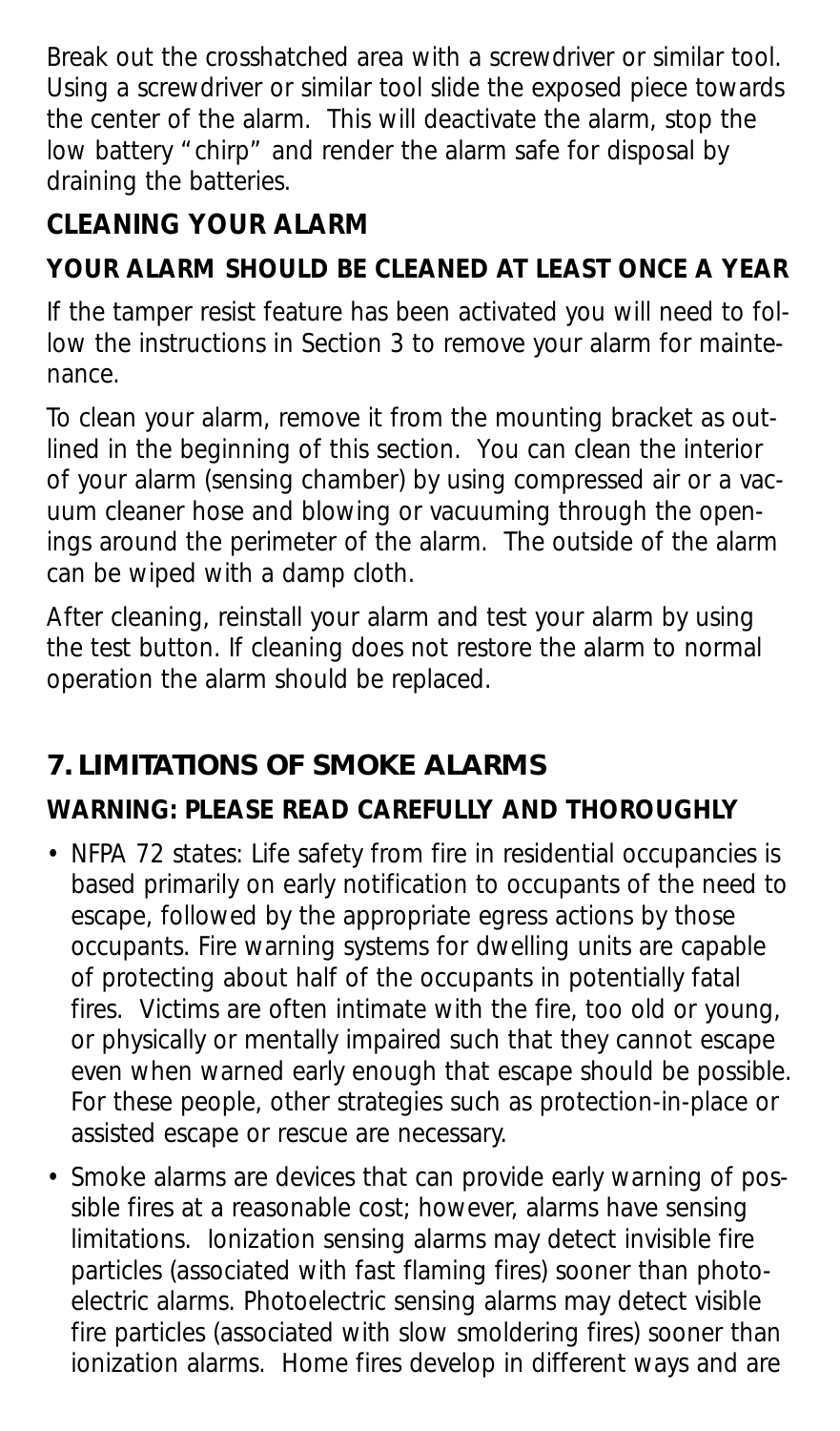often unpredictable. For maximum protection, Kidde recommends that both Ionization and Photoelectric alarms be installed.

- A battery powered alarm must have a battery of the specified type, in good condition and installed properly.
- AC powered alarms (without battery backup) will not operate if the AC power has been cut off, such as by an electrical fire or an open fuse.
- Smoke alarms must be tested regularly to make sure the batteries and the alarm circuits are in good operating condition.
- Smoke alarms cannot provide an alarm if smoke does not reach the alarm. Therefore, smoke alarms may not sense fires starting in chimneys, walls, on roofs, on the other side of a closed door or on a different floor.
- If the alarm is located outside the bedroom or on a different floor, it may not wake up a sound sleeper.
- The use of alcohol or drugs may also impair one's ability to hear the smoke alarm. For maximum protection, a smoke alarm should be installed in each sleeping area on every level of a home.
- Although smoke alarms can help save lives by providing an early warning of a fire, they are not a substitute for an insurance policy. Home owners and renters should have adequate insurance to protect their lives and property.

## **8. GOOD SAFETY HABITS**

## **DEVELOP AND PRACTICE A PLAN OF ESCAPE**

- Install and maintain Fire extinguishers on every level of the home and in the kitchen, basement and garage. Know how to use a fire extinguisher prior to an emergency.
- Make a floor plan indicating all doors and windows and at least two (2) escape routes from each room. Second story windows may need a rope or chain ladder.
- Have a family meeting and discuss your escape plan, showing everyone what to do in case of fire.
- Determine a place outside your home where you all can meet if a fire occurs.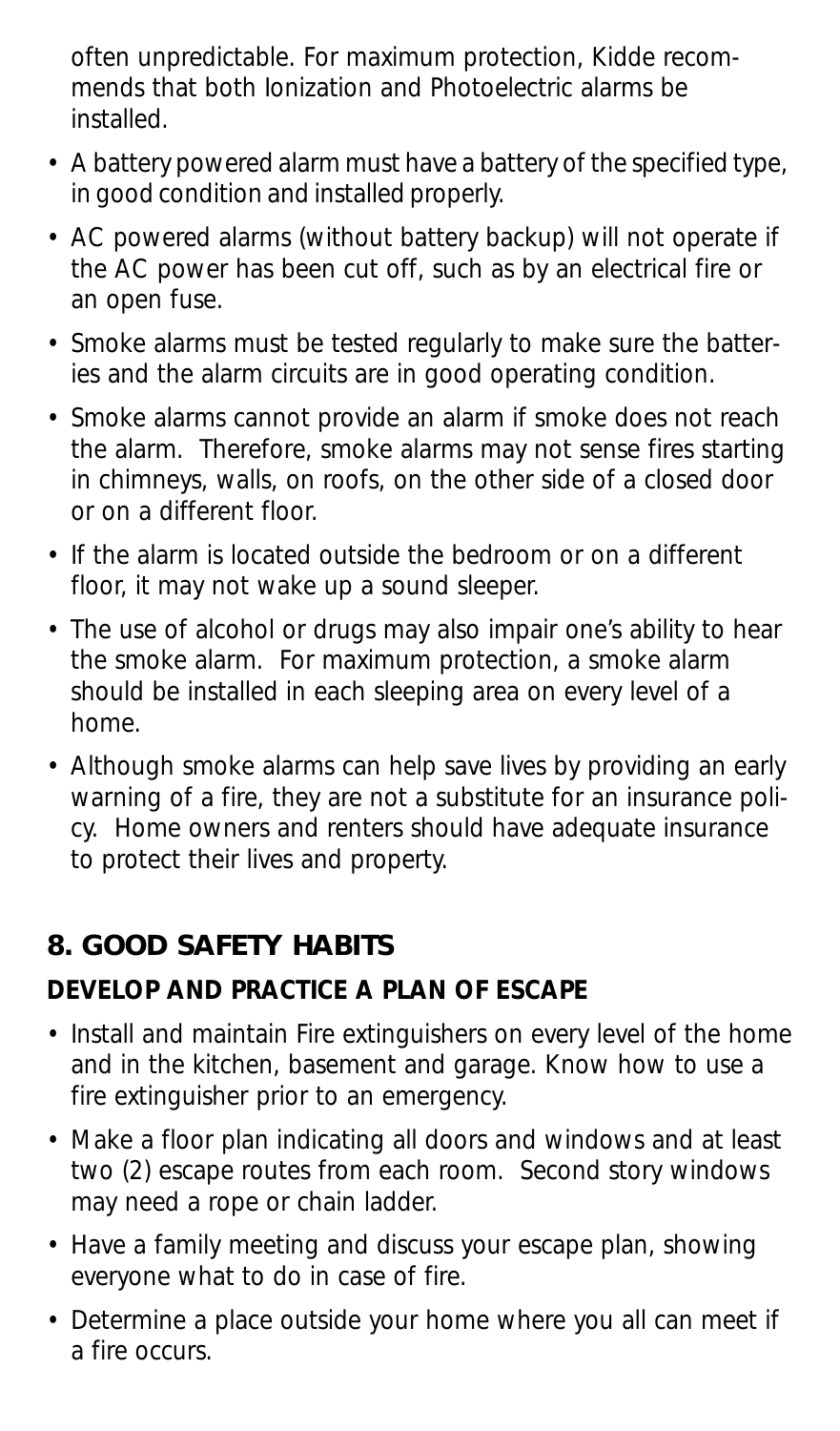- Familiarize everyone with the sound of the smoke alarm and train them to leave your home when they hear it.
- Practice a fire drill at least every six months, including fire drills at night. Ensure that small children hear the alarm and wake when it sounds. They must wake up in order to execute the escape plan. Practice allows all occupants to test your plan before an emergency. You may not be able to reach your children. It is important they know what to do.
- Current studies have shown smoke alarms may not awaken all sleeping individuals, and that it is the responsibility of individuals in the household that are capable of assisting others to provide assistance to those who may not be awakened by the alarm sound, or to those who may be incapable of safely evacuating the area unassisted.

#### **WHAT TO DO WHEN THE ALARM SOUNDS**

- Alert small children in the home.
- Leave immediately by your escape plan. Every second counts, so don't waste time getting dressed or picking up valuables.
- In leaving, don't open any inside door without first feeling its surface. If hot, or if you see smoke seeping through cracks, don't open that door! Instead, use your alternate exit. If the inside of the door is cool, place your shoulder against it, open it slightly and be ready to slam it shut if heat and smoke rush in.
- Stay close to the floor if the air is smoky. Breathe shallowly through a cloth, wet if possible.
- Once outside, go to your selected meeting place and make sure everyone is there.
- Call the fire department from your neighbor's home not from yours!
- Don't return to your home until the fire officials say that it is all right to do so.

There are situations where a smoke alarm may not be effective to protect against fire as stated in the NFPA Standard 72. For instance:

- a) smoking in bed
- b) leaving children home alone
- c) cleaning with flammable liquids, such as gasoline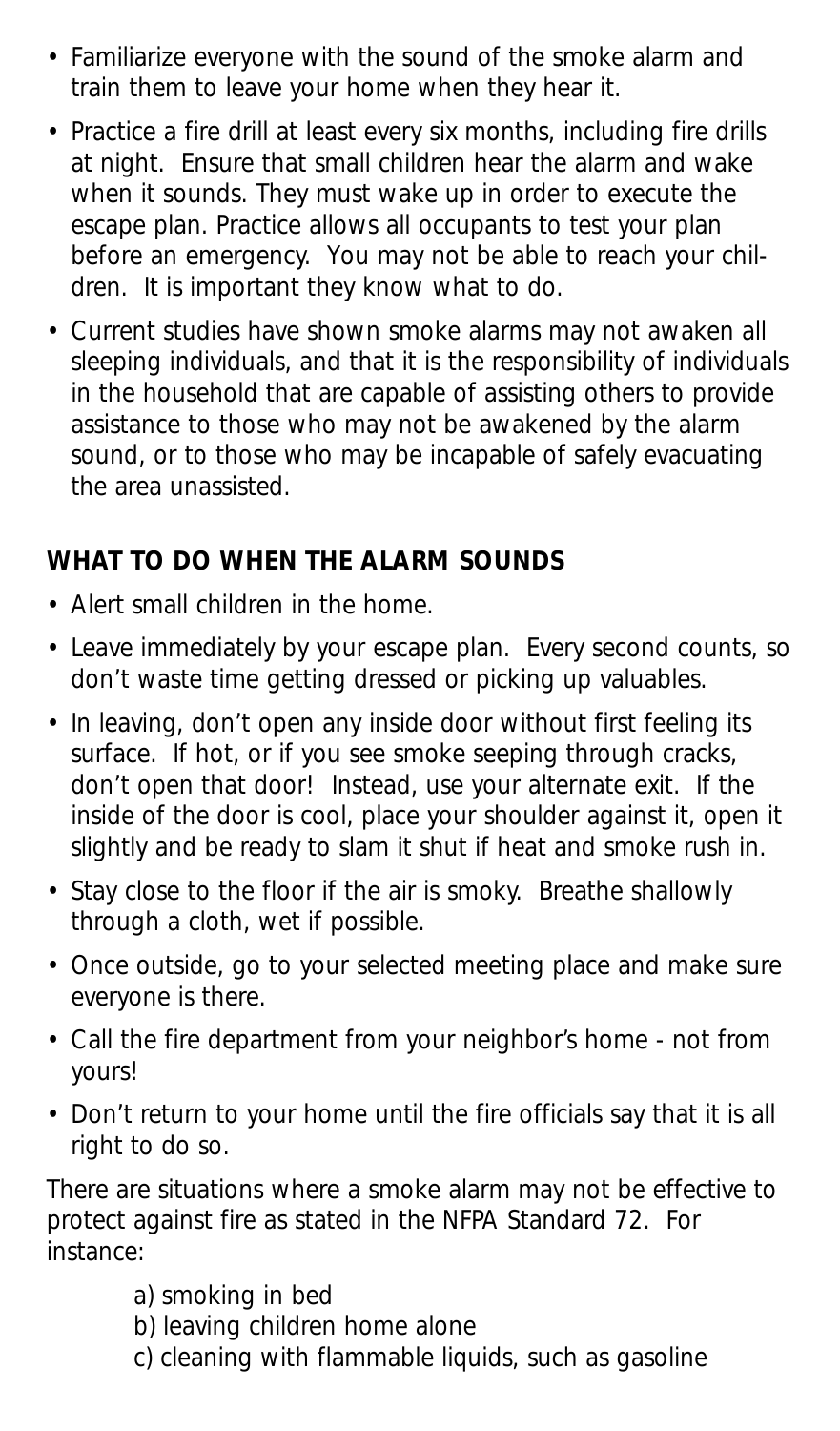# **9. NRC INFORMATION**

Ionization type smoke alarms use a very small amount of a radioactive element in the sensing chamber to enable detection of visible and invisible combustion products.

The radioactive element is safely contained in the chamber and requires no adjustments or maintenance. This smoke alarm meets or exceeds all government standards. It is manufactured and distributed under license from the U.S. Nuclear Regulatory **Commission** 

# **10. NFPA REQUIRED PROTECTION**

The National Fire Protection Association's Standard 72 provides the following information:

Smoke Detection - Where required by applicable laws, codes, or standards for the specified occupancy, approved single- and multiple-station smoke alarms shall be installed as follows: (1) In all sleeping rooms Exception: Smoke alarms shall not be required in sleeping rooms in existing one- and two-family dwelling units. (2) Outside of each separate sleeping area, in immediate vicinity of the sleeping rooms. (3) On each level of the dwelling unit, including basements Exception: In existing one- and two-family dwelling units, approved smoke alarms powered by batteries are permitted.

Smoke Detection - Are More Smoke Alarms Desirable? The required number of smoke alarms might not provide reliable early warning protection for those areas separated by a door from the areas protected by the required smoke alarms. For this reason, it is recommended that the householder consider the use of additional smoke alarms for those areas for increased protection. The additional areas include the basement, bedrooms, dining room, furnace room, utility room, and hallways not protected by the required smoke alarms. The installation of the smoke alarms in the kitchen, attic (finished or unfinished), or garage is normally not recommended, as these locations occasionally experience conditions that can result in improper operation.

This equipment should be installed in accordance with the National Fire Protection Association's Standard 72 (NFPA, Batterymarch Park, Quincy, MA 02269).

NOTIFY YOUR LOCAL FIRE DEPARTMENT AND INSURANCE COM-PANY OF YOUR SMOKE ALARM INSTALLATION.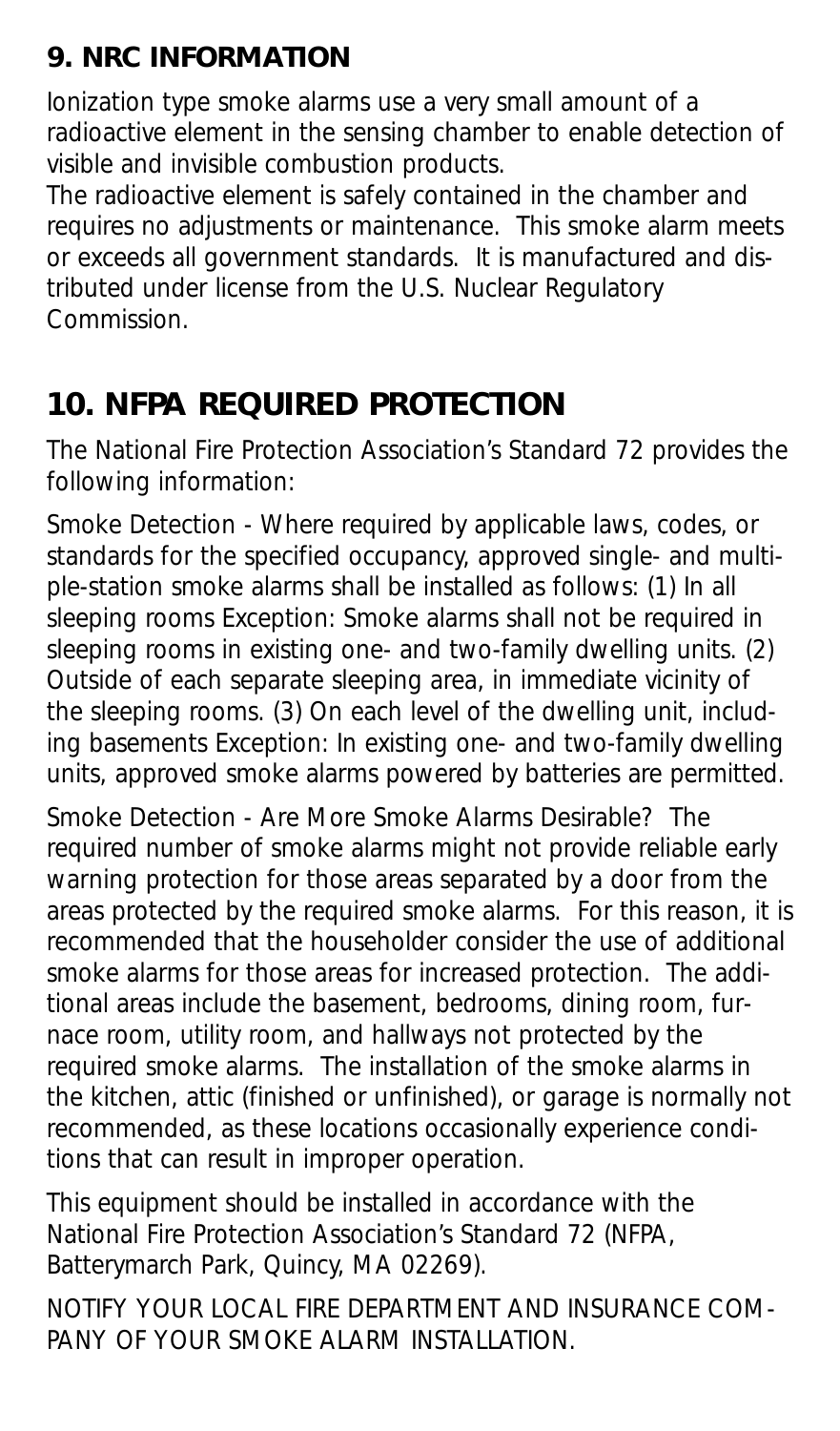## **11. CAUTION (AS REQUIRED BY THE CALIFORNIA STATE FIRE MARSHAL)**

"Early warning fire detection is best achieved by the installation of fire detection equipment in all rooms and areas of the household as follows. A smoke alarm installed in each separate sleeping area (in the vicinity of, but outside of the bedrooms), and heat or smoke detectors in the living rooms, dining rooms, bedrooms, kitchens, hallways, attics, furnace rooms, closets, utility and storage rooms, basements and attached garages".

The NFPA suggests that alarms installed within 20' (6.1m) of cooking appliances shall have an alarm silence feature or be of the photoelectric type.

# **12. SERVICE AND WARRANTY**

If after reviewing this manual you feel that your smoke alarm is defective in any way, do not tamper with the unit. Return it for servicing to: KIDDE Safety, 1016 Corporate Park Dr., Mebane, NC 27302. 1-800-880-6788 (See Warranty for in-warranty returns).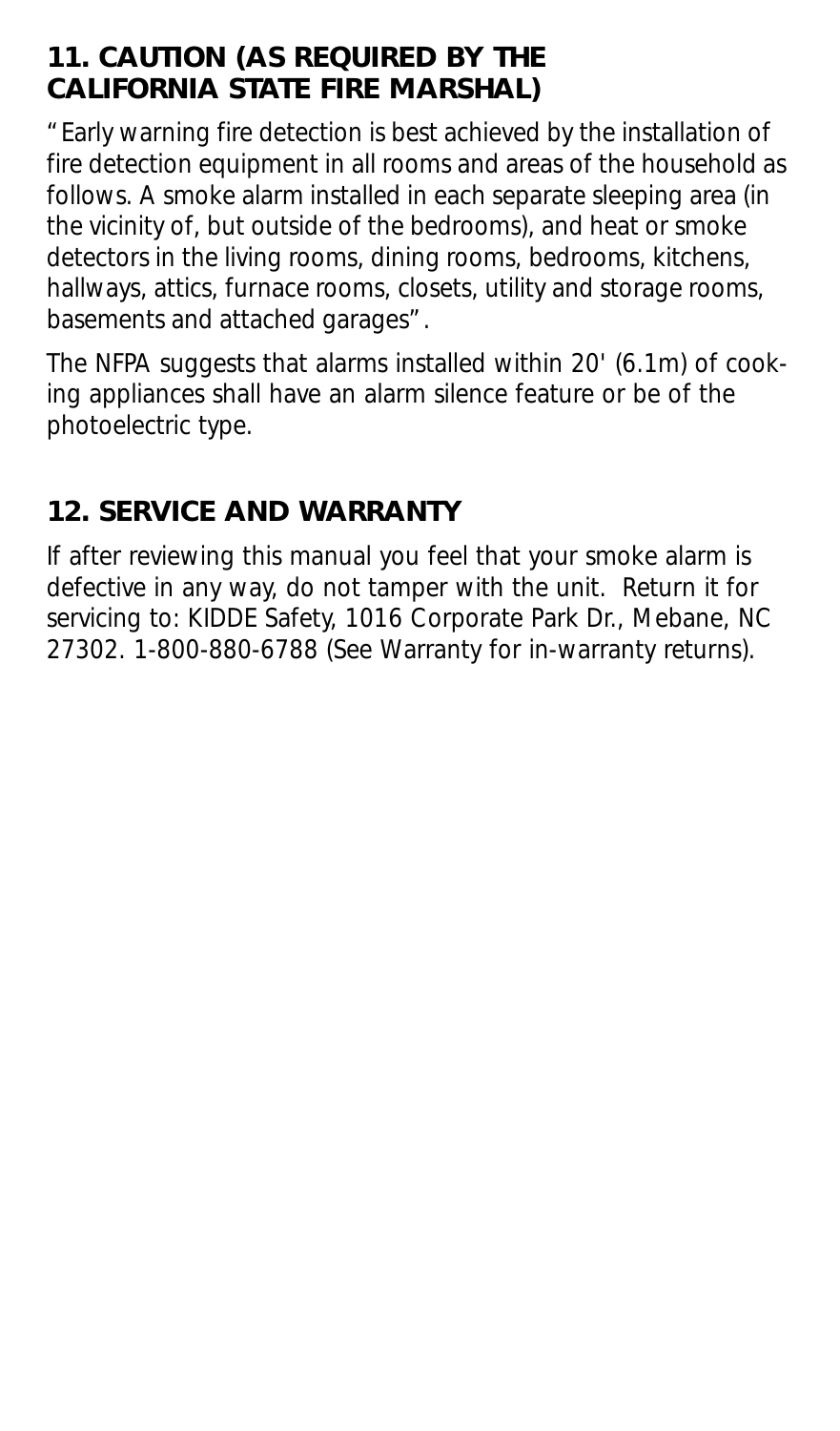#### **TEN YEAR LIMITED WARRANTY**

KIDDE Safety warrants to the original purchaser that the enclosed smoke alarm will be free from defects in material and workmanship or design under normal use and service for a period of ten years from the date of purchase. The obligation of KIDDE Safety under this warranty is limited to repairing or replacing the smoke alarm or any part which we find to be defective in material, workmanship or design, free of charge to the customer, upon sending the smoke alarm with proof of date of purchase, postage and return postage prepaid, to Warranty Service Department, KIDDE Safety, 1016 Corporate Park Dr., Mebane, NC 27302.

This warranty shall not apply to the smoke alarm if it has been damaged. modified, abused or altered after the date of purchase or if it fails to operate due to improper maintenance or inadequate AC or DC electrical power.

THE LIABILITY OF KIDDE SAFETY OR ANY OF ITS PARENT OR SUBSIDIARY CORPORATIONS ARISING FROM THE SALE OF THIS SMOKE ALARM OR UNDER THE TERMS OF THIS LIMITED WARRANTY SHALL NOT IN ANY CASE EXCEED THE COST OF REPLACEMENT OF SMOKE ALARM AND, IN NO CASE, SHALL KIDDE SAFETY OR ANY OF ITS PARENT OR SUBSIDIARY COR-PORATIONS BE LIABLE FOR CONSEQUENTIAL LOSS OR DAMAGES RESULT-ING FROM THE FAILURE OF THE SMOKE ALARM OR FOR BREACH OF THIS OR ANY OTHER WARRANTY, EXPRESS OR IMPLIED, EVEN IF THE LOSS OR DAMAGE IS CAUSED BY THE COMPANY'S NEGLIGENCE OR FAULT.

Since some states do not allow limitations on the duration of an implied warranty or do not allow the exclusion or limitation of incidental or consequential damages, the above limitations or exclusions may not apply to you. While this warranty gives you specific legal rights, you may also have other rights which vary from state to state.

The above warranty may not be altered except in writing signed by both parties hereto.

*QUESTIONS OR FOR MORE INFORMATION* Call our Consumer Hotline at **1-800-880-6788** or contact us at our website at **www.kidde.com**



Kidde, 1016 Corporate Park Drive, Mebane, NC 27302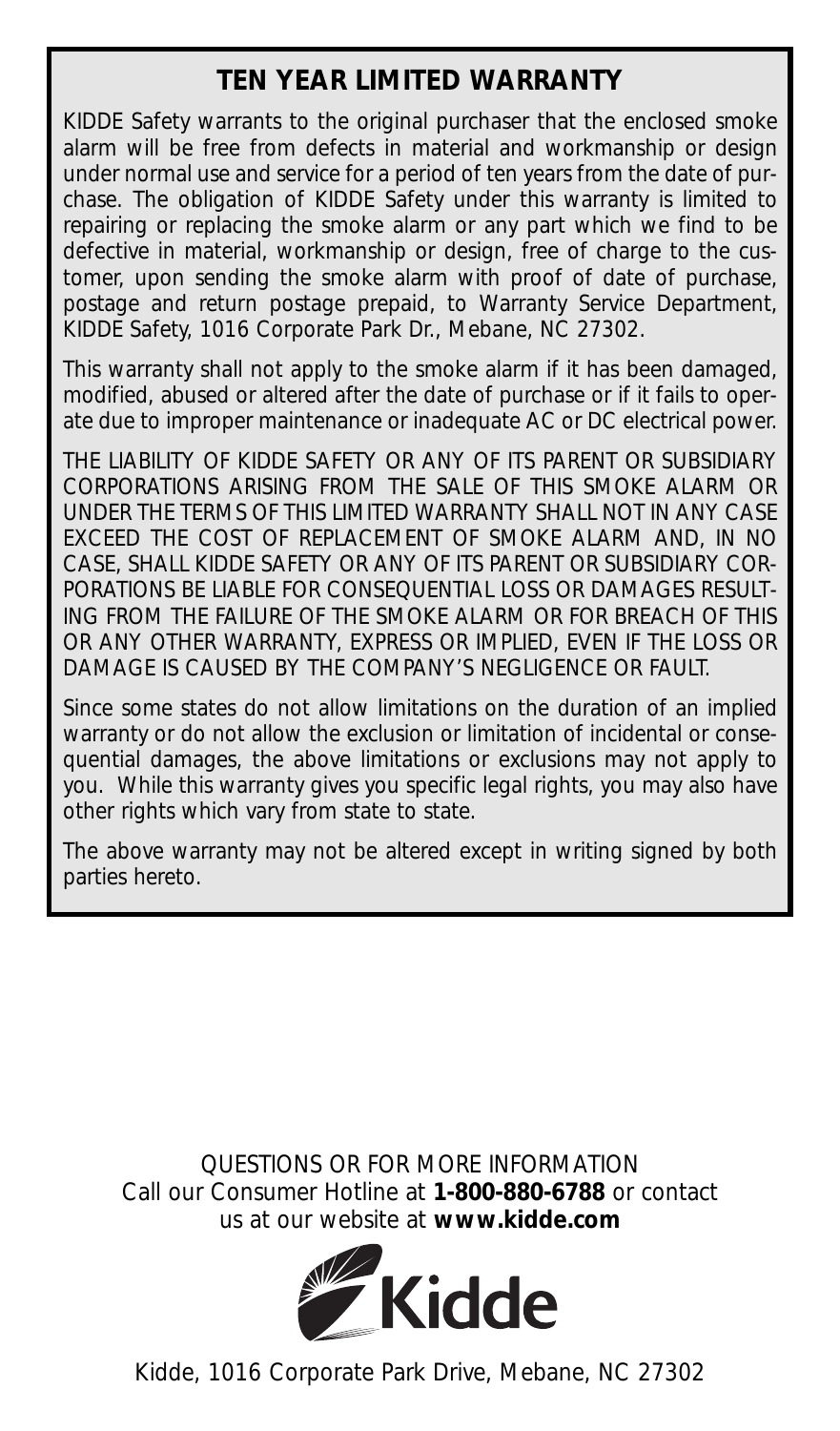# **Guía del usuario de alarma contra humo**

Alarma contra humo alimentada por batería de litio (no reemplazable y sellada) con memoria de alarma y control SMART HUSH™ para silenciar temporalmente las alarmas molestas.

Gracias por comprar esta alarma contra humo, ya que es parte importante del plan de seguridad para el hogar. Puede confiar en que este producto proporcionará una protección de seguridad de la más alta calidad. Sabemos que usted no espera menos cuando la vida de su familia está en juego.

| Para su comodidad, escriba la siguiente información.<br>Si llama a nuestra línea directa para el consumidor, estas<br>son las primeras preguntas que se le formularán.                                                           |  |  |
|----------------------------------------------------------------------------------------------------------------------------------------------------------------------------------------------------------------------------------|--|--|
| Número de modelo de la alarma contra humo<br>(ubicado en la parte posterior de la alarma):                                                                                                                                       |  |  |
| Código de fecha (ubicado en la parte posterior<br>de la alarma): La Asociación Nacional de<br>Protección contra Incendios (NPFA) y el<br>fabricante recomiendan reemplazar esta<br>alarma diez años después del código de fecha. |  |  |
| Fecha de compra:                                                                                                                                                                                                                 |  |  |
| Lugar de compra:                                                                                                                                                                                                                 |  |  |



**0910**

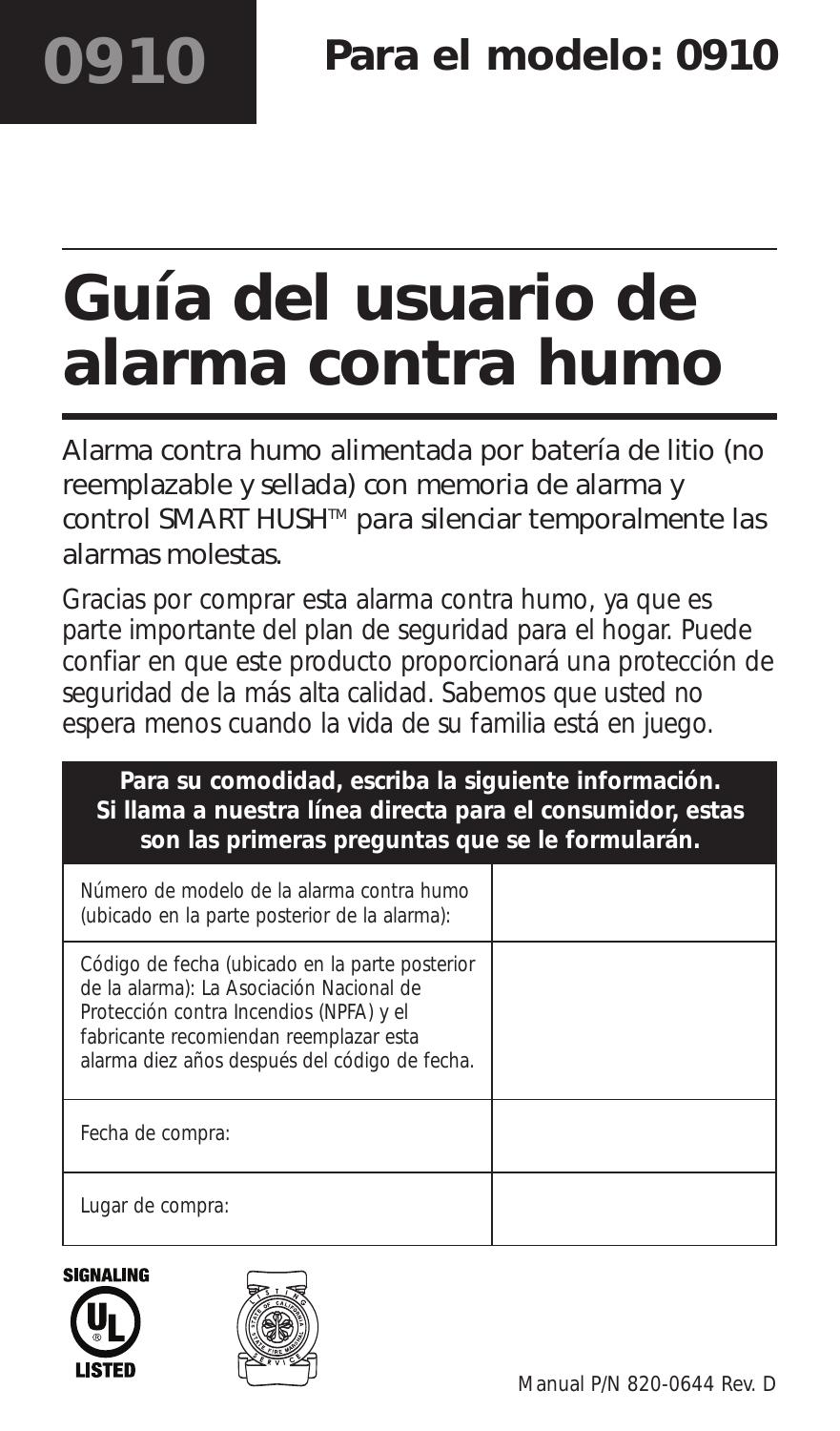Esta alarma detecta productos de combustión usando la técnica de ionización. Contiene 0.9 microcurios de americio 241, que es un material radiactivo (consulte la Sección 9). Se distribuye bajo licencia de NRC de EE.UU., Nº 32-23858-01E. Fabricada en conformidad con los criterios de seguridad de NRC de EE.UU. en 10 CFR 32.27. El comprador está exento de todo requisito reglamentario. No intente reparar usted mismo la alarma contra humo. Consulte las instrucciones que aparecen en la Sección 12 para obtener información sobre servicio.

#### **¡IMPORTANTE! LEA TODAS LAS INSTRUCCIONES ANTES DE LA INSTALACIÓN Y MANTENGA ESTE MANUAL CERCA DE LA ALARMA PARA CONSULTARLO EN EL FUTURO.**

## **CONTENIDO DE ESTE MANUAL**

- **1 — UBICACIONES RECOMENDADAS PARA LAS ALARMAS CONTRA HUMO**
- **2 — UBICACIONES QUE ES NECESARIO EVITAR**
- **3 — INSTRUCCIONES DE INSTALACIÓN**
- **4 — FUNCIONAMIENTO Y PRUEBA**
- **5 — ALARMAS MOLESTAS**
- **6 — MANTENIMIENTO**
- **7 — LIMITACIONES DE LAS ALARMAS CONTRA HUMO**
- **8 — BUENAS PRÁCTICAS DE SEGURIDAD**
- **9 — INFORMACIÓN DE NRC**
- **10 NORMA 72 DE PROTECCIÓN DE NFPA**
- **11 INFORMACIÓN REQUERIDA POR EL JEFE DE BOMBEROS DEL ESTADO DE CALIFORNIA**
- **12 SERVICIO Y GARANTÍA**

#### **1.UBICACIONES RECOMENDADAS PARA LAS ALARMAS**

- Ubique la primera alarma en el área inmediata a los dormitorios. Supervise la salida de emergencia, ya que los dormitorios generalmente están más lejos de la salida. Si existe más de un área de dormitorios, ubique alarmas adicionales en cada una de estas áreas.
- Ubique alarmas adicionales para supervisar cada escalera, puesto que éstas actúan como chimeneas para el humo y el calor.
- Ubique como mínimo una alarma en cada piso.
- Ubique una alarma en cada dormitorio.
- Ubique una alarma en cada habitación en que funcionen aparatos eléctricos (es decir, calefactores o humidificadores portátiles).
- Ubique una alarma en cada habitación donde alguien duerme con la puerta cerrada, ya que esta podría impedir que la alarma ubicada fuera de esa pieza despierte a la persona que duerme.
- El humo, el calor y los productos de combustión suben al cielo raso y se propagan horizontalmente. La instalación de la alarma contra humo en el cielo raso al centro de la habitación ubica la alarma más cerca de todos los puntos de la habitación. En construcciones de viviendas comunes, es preferible la instalación en el cielo raso.
- Para la instalación de alarmas en casas rodantes, seleccione cuidadosamente los lugares de instalación para evitar que se formen barreras térmicas en el cielo raso. Para obtener más detalles, consulte INSTALACIÓN EN CASAS RODANTES a continuación.
- Al instalar una alarma en el cielo raso, colóquela a una distancia mínima de 4 pulg. (10 cm) de la pared lateral. (consulte la Figura 1).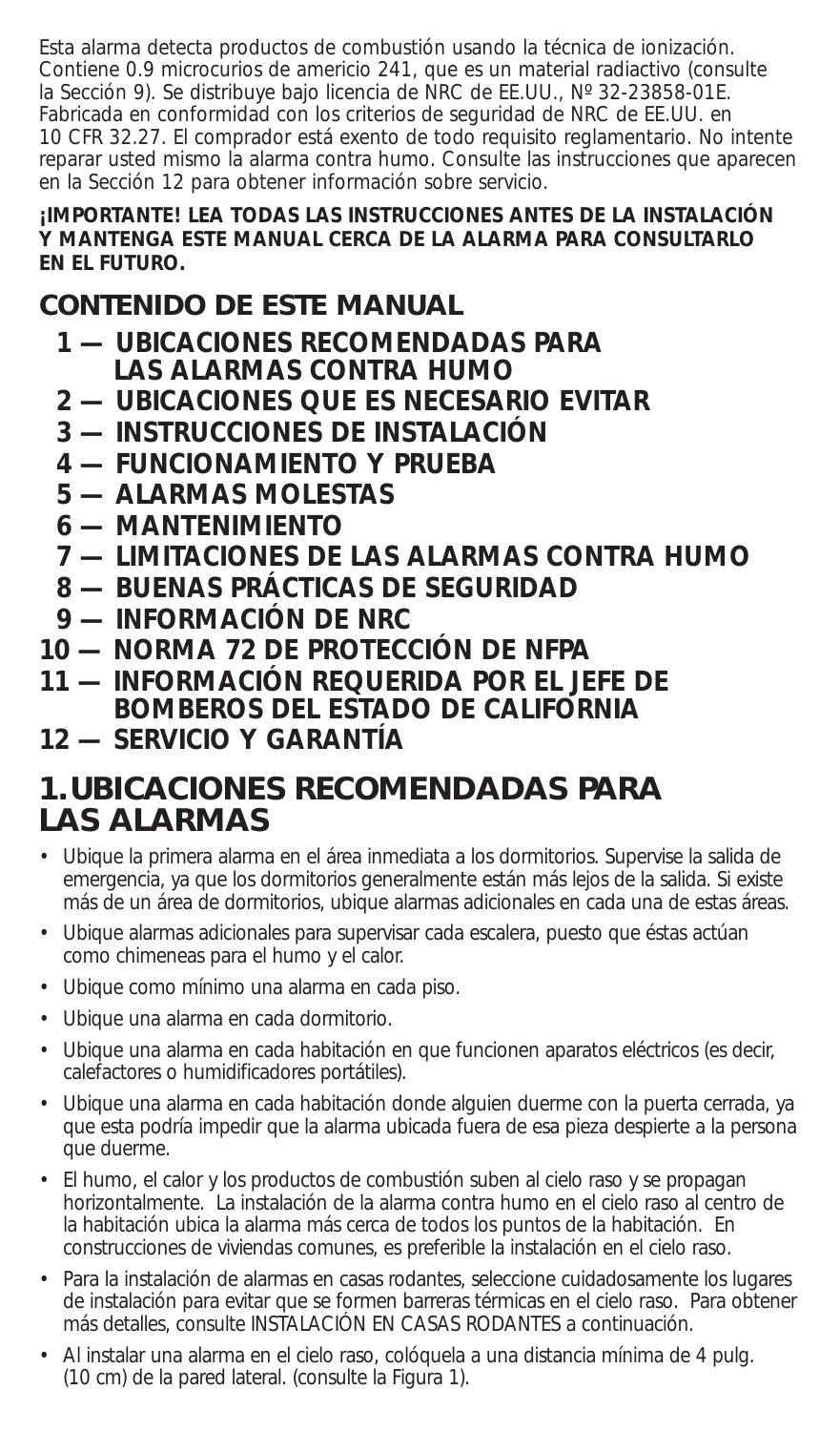- **A** linstalar la alarma en la pared, use una pared interior con el borde superior de la<br> **ALUÍ PLAN DE UN SOLO PISO** (1999) alarma a un mínimo de 4 pulg. (10 cm) y un máximo de 12 pulg. (30.5 cm) bajo el cielo raso. (consulte la Figura 1). rde superior<br>|. (30.5 cm) b<br>| prio, pasillo o<br>| de largo.
- Ubique las alarmas contra humo en ambos extremos del dormitorio, pasillo o habitación grande, si el pasillo o la habitación tienen más de 30 pies (9.1 m) de largo.
- Instale las alarmas contra humo en cielos rasos con pendiente, a dos vertientes o catedral, a 3 pies (0.9 m) del punto más alto (medido horizontalmente), o dentro de este rango. La NFPA 72 señala que "las alarmas contra humo en habitaciones con cielos rasos con pendientes de más de 1 pie en 8 pies (0.3 m en 2.4 m), medido horizontalmente, deben estar ubicadas en el lado más alto de la habitación". La NFPA 72 señala que "los detectores en hilera deben estar separados y ubicados dentro de 72 señala que " los detectores en hilera deben estar separados y ubicados dentro de<br>3 pies (0.9 m) del vértice del cielo raso medido horizontalmente" (consulte la Figura 3). **DORMITOR 4**<br> **DESPERSE CORP (2014)**<br> **DESPERSE CORP (2014)**<br> **DORMITORIO CORP (2014)**<br> **DESPERSE CORP (2014)**<br> **DESPERSE CORP (2014)**<br> **DESPERSE CORP (2014)**<br> **DESPERSE CORP (2014)**<br> **DESPERSE CORP (2014)**



#### **INSTALACIÓN EN CASAS RODANTES** *EN CUALQUIER LUGAR DENTRO DE ESTA ÁREA*

Las casas rodantes modernas han sido diseñadas para lograr un uso eficiente de la energía. (102 mm) *NO EN ESTA*  Instale las alarmas contra humo como se recomendó anteriormente (consulte las Figuras 1 y 2). **3 pies 3 pies** *NO EN ESTA ÁREA*

**En las casas rodantes antiguas que no están bien aisladas en comparación con las has eases redantes antiguas que no estan bien alsidas en comparación con las formas actuales, el calor y el frío extremos se pueden filtrar desde el exterior al interior a** través de paredes y un techo inadecuadamente aislados. Esto puede formar una barrera térmica que puede impedir que el humo llegue a una alarma instalada en el cielo raso. En ese tipo de casas rodantes, instale la alarma contra humo en una pared interna, **3 pies** con el extremo superior de la alarma a un mínimo de 4 pulg. (10 cm) y un máximo de **3 pies** (0,9 m) 12 pulg. (30.5 cm) bajo el cielo raso (consulte la Figura 1).

Si no está seguro de cuál es el aislamiento de su casa rodante, o si observa que las paredes externas y el cielo raso están calientes o fríos, instale la alarma en una pared interna. Para una protección mínima, instale al menos una alarma cerca de los dormitorios. Para protección adicional, consulte PLANO DE UN SÓLO PISO en la Figura 2.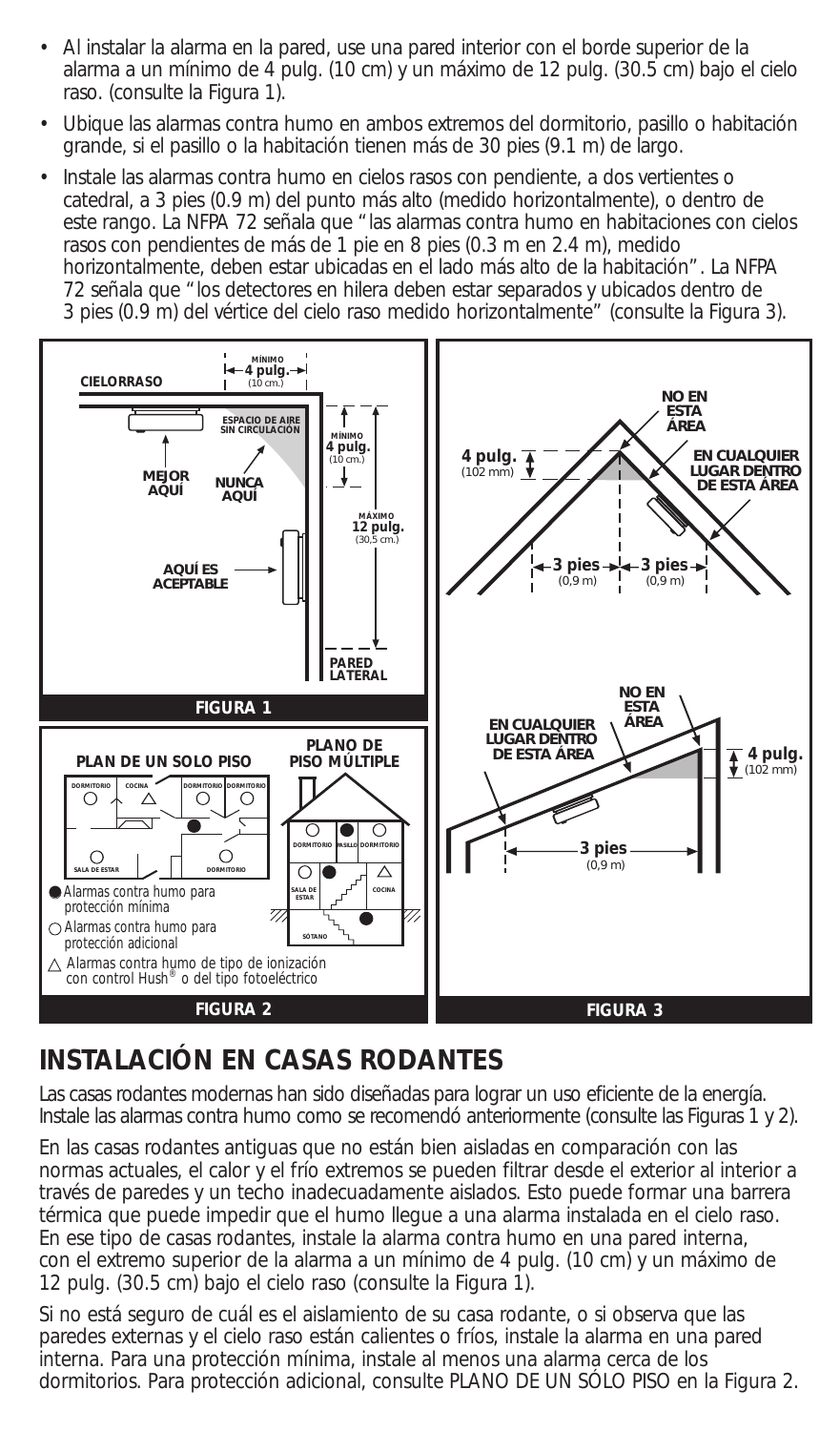**ADVERTENCIA: PRUEBE EL FUNCIONAMIENTO DE LA ALARMA DESPUÉS DE QUE SU CASA RODANTE HAYA ESTADO GUARDADA O DESOCUPADA, Y, COMO MÍNIMO, UNA VEZ A LA SEMANA CUANDO ESTÉ EN USO.**

# **2. UBICACIONES QUE ES NECESARIO EVITAR**

- En el garaje. Se generan productos de la combustión al hacer partir el automóvil.
- A menos de 4 pulg. (10 cm) del vértice de un cielo raso tipo "A".
- En un área donde la temperatura pueda descender a menos de 40º F o aumentar sobre 100º F, tales como garajes o entretechos.
- En áreas con polvo. Las partículas de polvo pueden causar alarmas molestas o hacer que las alarmas fallen.
- En áreas muy húmedas. La humedad o el vaho puede producir alarmas molestas.
- En áreas infestadas de insectos.
- Las alarmas contra humo no se deberían instalar a una distancia menor que 3 pies (0.9 m) de los siguientes elementos: la puerta de una cocina, la puerta de un baño que tenga una tina o una ducha, ductos de aire a presión que se utilicen para calentar o enfriar, ventiladores de techo o en toda la casa, u otras áreas de corrientes de aire.
- Cocinas. La actividad normal de cocinar puede producir alarmas molestas. Si desea instalar una alarma en la cocina, ésta debe contar con una función silenciadora de alarma o ser del tipo fotoeléctrico.
- Cerca de luces fluorescentes. El "ruido" electrónico puede producir alarmas molestas.
- Las alarmas contra humo no se deben usar con rejillas de protección para los detectores, a menos que se haya evaluado la combinación (alarma y rejilla de protección) y se encuentre adecuada para ese propósito.

# **3. INSTRUCCIONES DE INSTALACIÓN**

#### **PRECAUCIÓN: ESTA UNIDAD ESTÁ SELLADA (INCLUSO LAS BATERÍAS). ¡NO SE PUEDE RETIRAR LA CUBIERTA!**

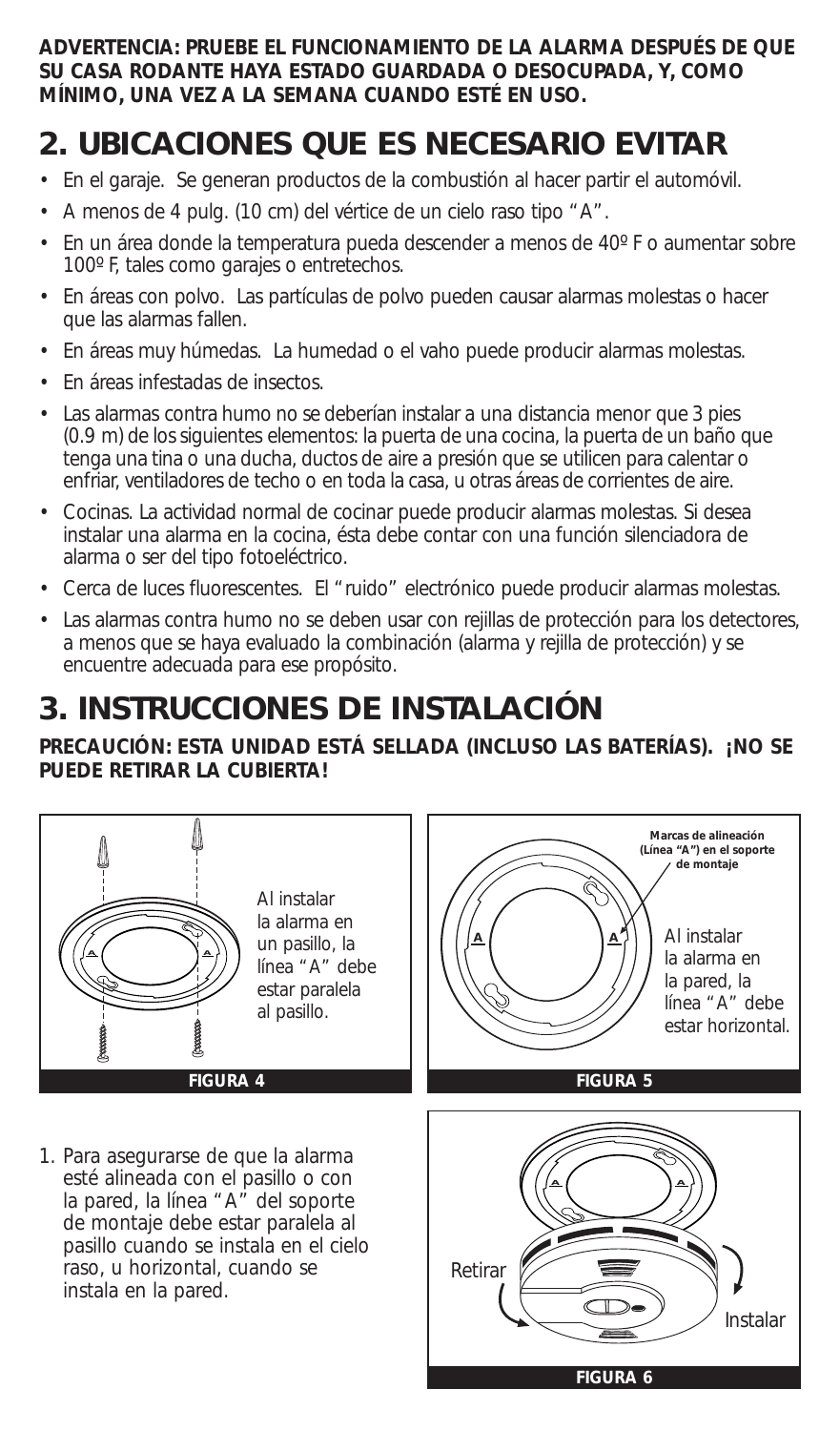- 2. Después de seleccionar la ubicación adecuada para la alarma contra humo como se describe en la Sección 1, conecte el soporte de montaje al cielo raso como aparece en la Figura 3. Para instalar la alarma en la pared, consulte la Figura 4. Coloque la placa de montaje en la pared y asegúrese de que la línea "A" esté horizontal (paralela al piso). Use los tornillos y anclajes suministrados para asegurar el soporte de montaje en su lugar (use una broca de 3/16 de pulg. para los anclajes).
- 3. Esta alarma tiene baterías que están selladas de manera permanente dentro de ésta, lo que no hace necesaria la instalación de baterías.

#### **ACTIVACIÓN DE LA ALARMA**

**Este modelo está equipado con una característica que activa de manera automática la alarma cuando ésta se coloca por primera vez en el soporte de montaje. Una vez que se activa, las baterías suministrarán energía a la alarma durante la vida útil de ésta (10 años). Asegúrese de que el soporte de montaje esté colocado correctamente antes de instalar la alarma en éste.**

1. Para activar la alarma, instálela en el soporte de montaje (Figura 6) y gírela en el sentido de las agujas del reloj (como se indica en la cubierta de ésta) hasta que se ajuste en su lugar (la función de ajuste permite una alineación estética). NOTA: La alarma se instalará en el soporte en cuatro (4) posiciones (cada 90 grados).

#### **¡Ahora la alarma está activada!**

2. Después de la instalación/activación, pruebe la alarma presionando y manteniendo oprimido el botón de prueba durante un mínimo de 5 segundos (o hasta que la alarma suene). Este procedimiento debería hacer sonar la alarma. **PRECAUCIÓN: Debido a la intensidad acústica (85 decibeles) de la alarma, permanezca siempre a un brazo de distancia de la unidad en el momento de realizar la prueba.**

## **CARACTERÍSTICA DE PROTECCIÓN CONTRA MANIPULACIÓN INDEBIDA:**

#### **Característica de protección contra manipulación indebida de la alarma contra humo**

Esta alarma está equipada con una característica de protección contra la manipulación indebida, que ayuda a evitar que alguien retire la unidad del soporte de montaje. Cuando se activa, puede ser muy efectiva en la prevención del retiro o de la manipulación indebida de la alarma contra humo.

Active la característica de protección contra manipulación indebida de la alarma contra humo rompiendo los cuatro terminales de tornillo de los orificios cuadrados del soporte de montaje (consulte la Figura 7). Una vez rotos los terminales de tornillo, es posible enganchar la protección contra manipulación indebida, ubicada en la base, en el soporte de montaje. Haga girar la alarma en el soporte de montaje hasta que escuche el enganche de la lengüeta de protección contra manipulación indebida en su lugar, lo que bloquea la alarma en el soporte de montaje. Esta característica de protección contra manipulación indebida ayuda a evitar que los niños y otras personas saquen la alarma del soporte. NOTA: Para retirar la alarma cuando la lengüeta de protección contra manipulación indebida esté enganchada, haga presión sobre la lengüeta y gire la alarma en la dirección indicada por las flechas en la cubierta de la alarma (consulte la Figura 8).



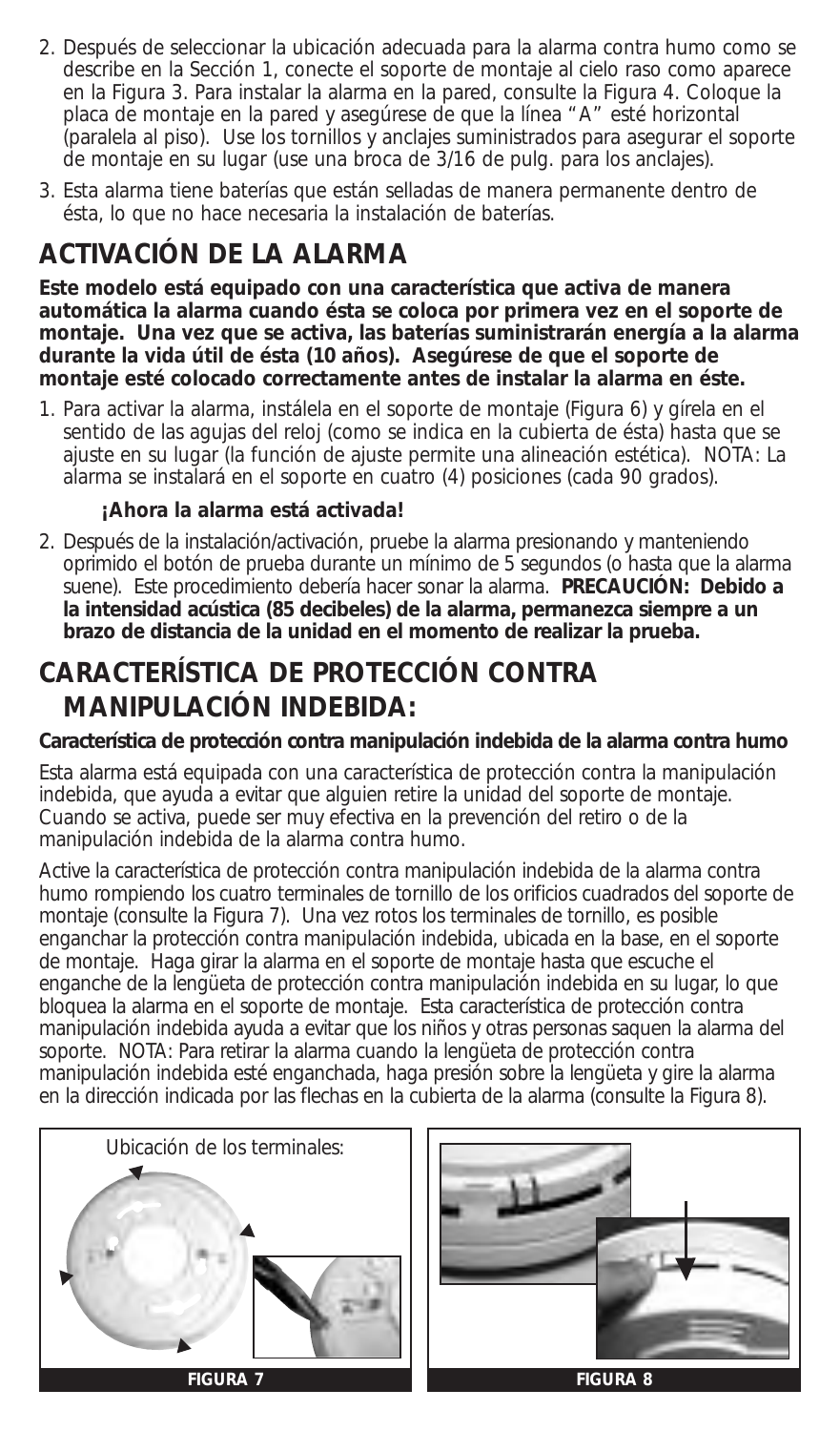# **4. FUNCIONAMIENTO Y PRUEBA**

FUNCIONAMIENTO: La alarma contra humo empieza a funcionar una vez que ésta se activa (consulte la Sección 3) y se termina la prueba. Cuando la alarma detecta productos de combustión, la unidad hace sonar una alarma pulsante fuerte de 85 db hasta que el aire esté limpio.

CONTROL SMART HUSHTM: La función SMART HUSHTM tiene la capacidad de insensibilizar el circuito de la alarma durante aproximadamente 8 minutos. Esta función sólo se debe usar cuando una condición de alarma conocida, como humo proveniente de la cocina, activa la alarma. La alarma contra humo se insensibiliza presionando el botón HUSH® ubicado en la cubierta de la alarma. Si el humo no es demasiado denso, la alarma se silenciará inmediatamente y el LED rojo se iluminará durante 1.5 segundos cada 8 segundos durante 8 minutos. Esto indica que la alarma está en una condición de insensibilidad temporal. La alarma contra humo se restablecerá automáticamente después de aproximadamente 8 minutos y sonará si aún hay partículas de combustión. La función SMART HUSH™ se puede usar repetidamente hasta que haya desaparecido la condición que causa la alarma. Al presionar el botón probar/restablecer en la alarma, terminará temporalmente el período de insensibilidad.

#### **NOTA: LA PRESENCIA DE HUMO MUY DENSO ANULARÁ LA FUNCIÓN DE CONTROL SMART HUSHTM Y LA ALARMA SONARÁ EN FORMA CONTINUA.**

#### **PRECAUCIÓN: ANTES DE USAR LA FUNCIÓN SMART HUSH™ DE LA ALARMA. IDENTIFIQUE LA FUENTE DEL HUMO Y ASEGÚRESE DE QUE LAS CONDICIONES EXISTENTES SEAN SEGURAS.**

DESTELLO DE LA LUZ ROJA: Esta alarma contra humo está equipada con una luz indicadora roja destellante con cuatro modos de funcionamiento:

- El LED destellará cada 40 ó 45 segundos en el modo de espera, lo que significa que la alarma está recibiendo energía.
- El LED destellará cada 1.5 segundos cuando la alarma esté sonando.
- El LED se iluminará durante 1.5 segundos cada 8 segundos mientras la alarma esté en el modo de insensibilidad temporal.
- Si se activó la memoria de alarma (consulte a continuación para la descripción de ésta), el LED destellará rápidamente cuando se presione el botón de prueba.

MEMORIA DE ALARMA: Esta alarma contra humo tiene una función de memoria que le informará si la alarma ha sonado desde la última vez que se presionó el botón de prueba. La memoria de alarma hará que el LED rojo destelle rápidamente cuando se presione el botón de prueba. La memoria de alarma se restablece cuando se suelta el botón de prueba.

PRUEBA: Realice las pruebas presionando el botón de prueba en la cubierta y manteniéndolo oprimido durante 5 segundos como mínimo (o hasta que la alarma suene). Esto hará sonar la alarma si los circuitos electrónicos, la bocina y la batería están funcionando. Si no suena ninguna alarma, eso significa que la unidad tiene baterías en mal estado o presenta alguna otra falla. NO use una llama abierta para probar su alarma, ya que podría causarle daños o inflamar materiales combustibles e iniciar un incendio en la estructura.

#### **NOTA: ES NECESARIO HACER PRUEBAS SEMANALMENTE.**

PRUEBE LA ALARMA SEMANALMENTE PARA GARANTIZAR QUE TENGA EL FUNCIONAMIENTO ADECUADO. Un sonido errático o bajo proveniente de su alarma puede ser un indicio de que la unidad está defectuosa. Es necesario que la devuelva para que sea reparada (consulte la Sección 11).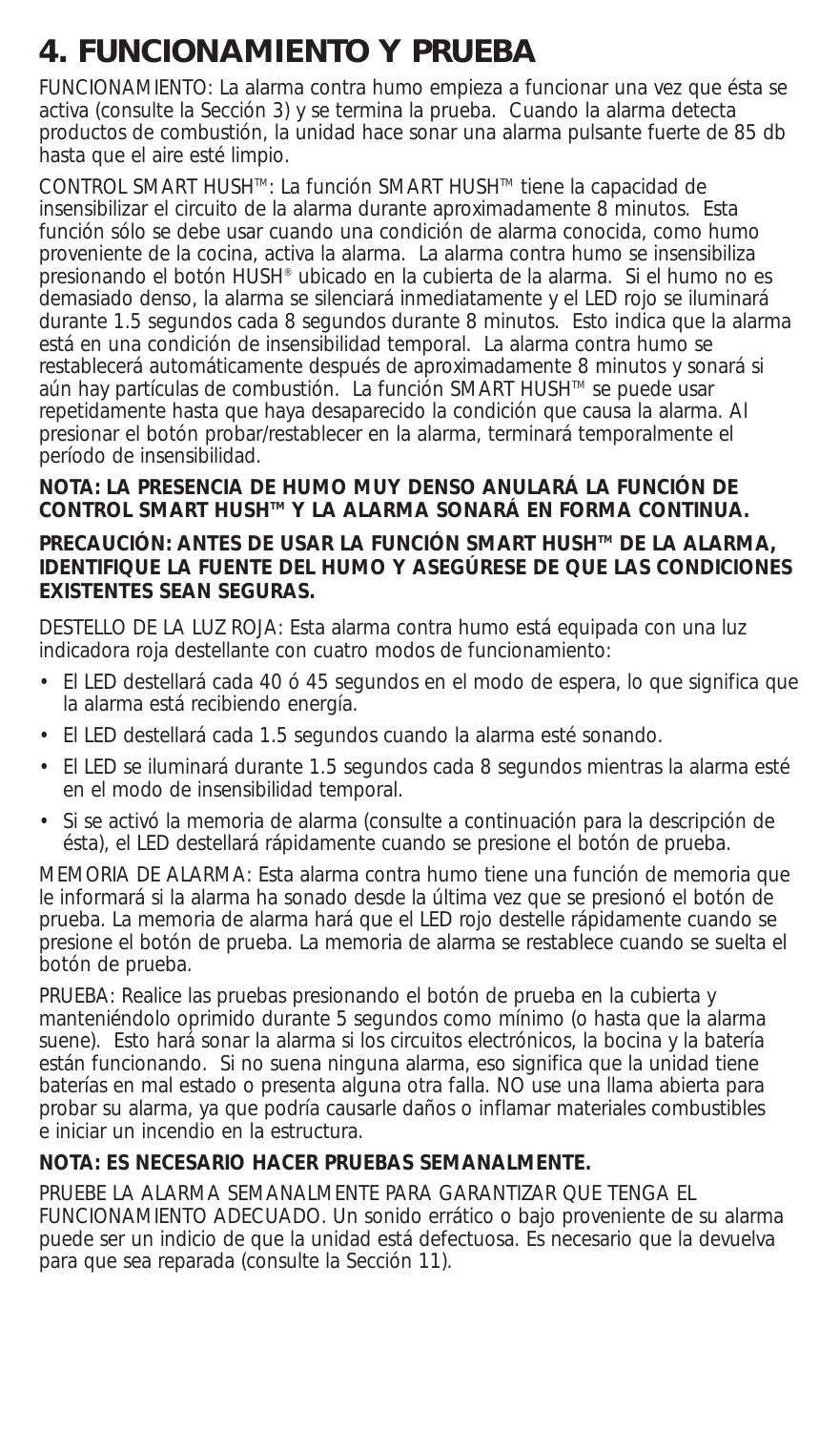# **5. ALARMAS MOLESTAS**

Las alarmas contra humo están diseñadas para reducir al mínimo las alarmas molestas. El humo de cigarrillo normalmente no la activará, a menos que llegue directamente a la alarma. Las partículas por combustión provenientes de la cocina pueden activar la alarma si está ubicada demasiado cerca del área en que se cocina. Se generan grandes cantidades de partículas combustibles por derrames o al asar. El uso del ventilador de una campana de cocina que expulsa el aire hacia el exterior (que no sea de recirculación) también ayuda a eliminar estos productos combustibles de la cocina.

Este modelo 0910 tiene un control SMART HUSH™, que es muy útil en el área de la cocina o en otras áreas propensas a producir alarmas molestas. Para obtener más información, consulte la Sección 4, FUNCIONAMIENTO Y PRUEBA.

Si la alarma suena, primero verifique si hay un incendio. Si se descubre la presencia de un incendio, salga y llame a los bomberos. Si no hay ningún incendio, revise si es posible que la alarma se haya producido por alguna de las razones indicadas en la Sección 2.

# **6. MANTENIMIENTO**

# **ACTIVACIÓN Y DESACTIVACIÓN DE LA BATERÍA**

NOTA: Tres baterías de litio ion, selladas de forma permanente dentro de la alarma, alimentan a esta unidad, y no es necesaria la instalación o el reemplazo de las baterías durante la vida útil de la alarma.

#### **¡ADVERTENCIA! ¡POR NINGÚN MOTIVO INTENTE ABRIR LA ALARMA!**

Para activar la alarma, conéctela al soporte de montaje girándola en la dirección de las flechas en la cubierta, consulte ACTIVACIÓN DE LA ALARMA en la Sección 3 (INSTRUCCIONES DE INSTALACIÓN).

Esta alarma tiene un circuito de monitor de batería baja que hará que la alarma emita un "chirrido" cada 40 ó 45 segundos aproximadamente, durante un mínimo de treinta (30) días al final de la vida útil de la alarma, con el fin de indicar que es necesario reemplazarla. Para desactivar la alarma, retírela del soporte de montaje girándola en la dirección indicada por las flechas en la cubierta de ésta y ubique el área sombreada en la etiqueta del producto. NOTA: Si se activó la característica de protección contra la manipulación indebida, consulte CARACTERÍSTICA DE PROTECCIÓN CONTRA MANIPULACIÓN INDEBIDA en la Sección 3 (INSTRUCCIONES DE INSTALACIÓN).

**¡ADVERTENCIA! NO DESACTIVE LA ALARMA SINO HASTA EL FINAL DE SU VIDA ÚTIL, CUANDO SE ESCUCHE UN "CHIRRIDO" CADA 40 Ó 45 SEGUNDOS. UNA VEZ QUE LA ALARMA SE DESACTIVE, LAS BATERÍAS ESTARÁN AGOTADAS Y LA ALARMA NO FUNCIONARÁ MÁS.** 

**¡ADVERTENCIA! ¡UNA VEZ QUE SE HAYA DESACTIVADO LA ALARMA, NO PUEDE SER REACTIVADA!** 

#### **¡ADVERTENCIA! ¡UNA VEZ QUE SE HAYA DESACTIVADO LA ALARMA, NO PUEDE SER COLOCADA EN EL SOPORTE DE MONTAJE!**

Rompa el área sombreada con un destornillador o una herramienta similar. Con un destornillador o una herramienta similar deslice la pieza expuesta hacia el centro de la alarma. Esto desactivará la alarma, detendrá el "chirrido" de batería baja y hará que la alarma sea segura para la eliminación al agotarse las baterías.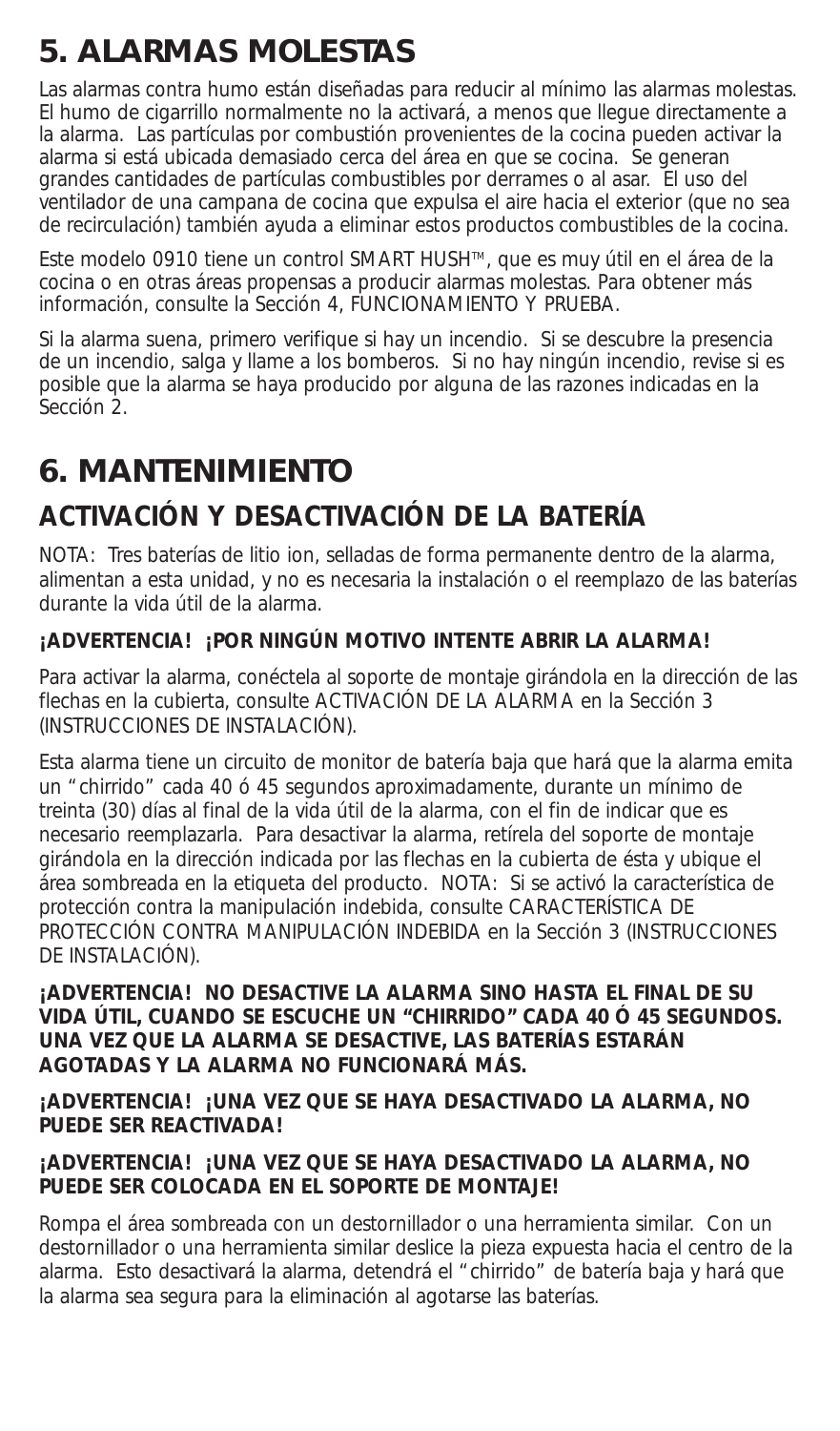## **LIMPIEZA DE SU ALARMA**

#### **LA ALARMA SE DEBE LIMPIAR UNA VEZ AL AÑO COMO MÍNIMO**

Si se activó la característica de protección contra la manipulación indebida, será necesario que siga las instrucciones en la Sección 3 para retirar la alarma para mantenimiento.

Para limpiarla, sáquela del soporte de montaje como se indica al principio de esta sección. Puede limpiar el interior de la alarma (cámara de detección) usando aire comprimido o una aspiradora, soplando o aspirando a través de las aberturas en el perímetro de la unidad. La parte externa de la alarma se puede limpiar con un paño húmedo.

Después de limpiar la alarma, vuelva a instalarla y pruébela usando el botón de prueba. Si la limpieza no restablece la alarma a su funcionamiento normal, es necesario reemplazarla.

# **7. LIMITACIONES DE LAS ALARMAS CONTRA HUMO**

#### **ADVERTENCIA: LEA ATENTA Y COMPLETAMENTE LO SIGUIENTE**

- La NFPA 72 señala que la seguridad de las personas en caso de incendio en edificios residenciales se basa principalmente en el aviso oportuno a los ocupantes de la necesidad de salir de inmediato, seguido de las medidas de desalojo adecuadas que tomen dichos ocupantes. Los sistemas de advertencia de incendios para las unidades residenciales pueden proteger aproximadamente a la mitad de los ocupantes en incendios potencialmente fatales. Las víctimas son, a menudo, personas que están muy cerca del fuego, ancianos o niños, o personas con discapacidad mental o física, quienes no pueden escapar, incluso, cuando se les advierte con suficiente anticipación como para que puedan salir. Para estas personas, son necesarias otras estrategias, como la protección en el mismo lugar, o bien, la salida o rescate asistido.
- Las alarmas contra humo son dispositivos que pueden entregar una advertencia oportuna de posibles incendios a un costo razonable; sin embargo, las alarmas tienen limitaciones de detección. Las alarmas de detección de ionización pueden detectar partículas de humo invisibles (asociadas a incendios de expansión rápida) más rápido que las alarmas fotoeléctricas. Las alarmas de detección fotoeléctricas pueden detectar partículas de humo visibles (asociadas a incendios de expansión lenta) más rápido que las alarmas de ionización. Los incendios en las casas se pueden producir en diferentes formas y, con frecuencia, son impredecibles. Kidde recomienda que, para una máxima protección, se instalen alarmas de ionización y fotoeléctricas.
- Una alarma que funciona con baterías debe tener una batería del tipo que se especifica, en buen estado e instalada adecuadamente.
- Las alarmas que funcionan con CA (sin batería de emergencia) no funcionarán si hay un corte del suministro de CA, por ejemplo, debido a un incendio eléctrico o a un fusible abierto.
- Las alarmas contra humo se deben probar regularmente para asegurarse de que las baterías y los circuitos de alarma estén en buenas condiciones de funcionamiento.
- Las alarmas contra humo no pueden dar la alarma si el humo no llega a ésta. Por lo tanto, es posible que estas alarmas no detecten incendios que se inicien en chimeneas, paredes, techos, al otro lado de una puerta cerrada o en otro piso.
- Si la alarma está ubicada fuera del dormitorio o en otro piso, es posible que no despierte a una persona de sueño profundo.
- El uso de alcohol o drogas también puede disminuir la capacidad de escuchar la alarma. Para una máxima protección, la alarma se debe instalar en cada área de dormitorio y en cada piso de una casa.
- Aunque las alarmas contra humo pueden ayudar a salvar vidas al advertir oportunamente de un incendio, no son un sustituto de una póliza de seguro. Los propietarios y arrendatarios deben contratar un seguro adecuado para proteger su vida y su propiedad.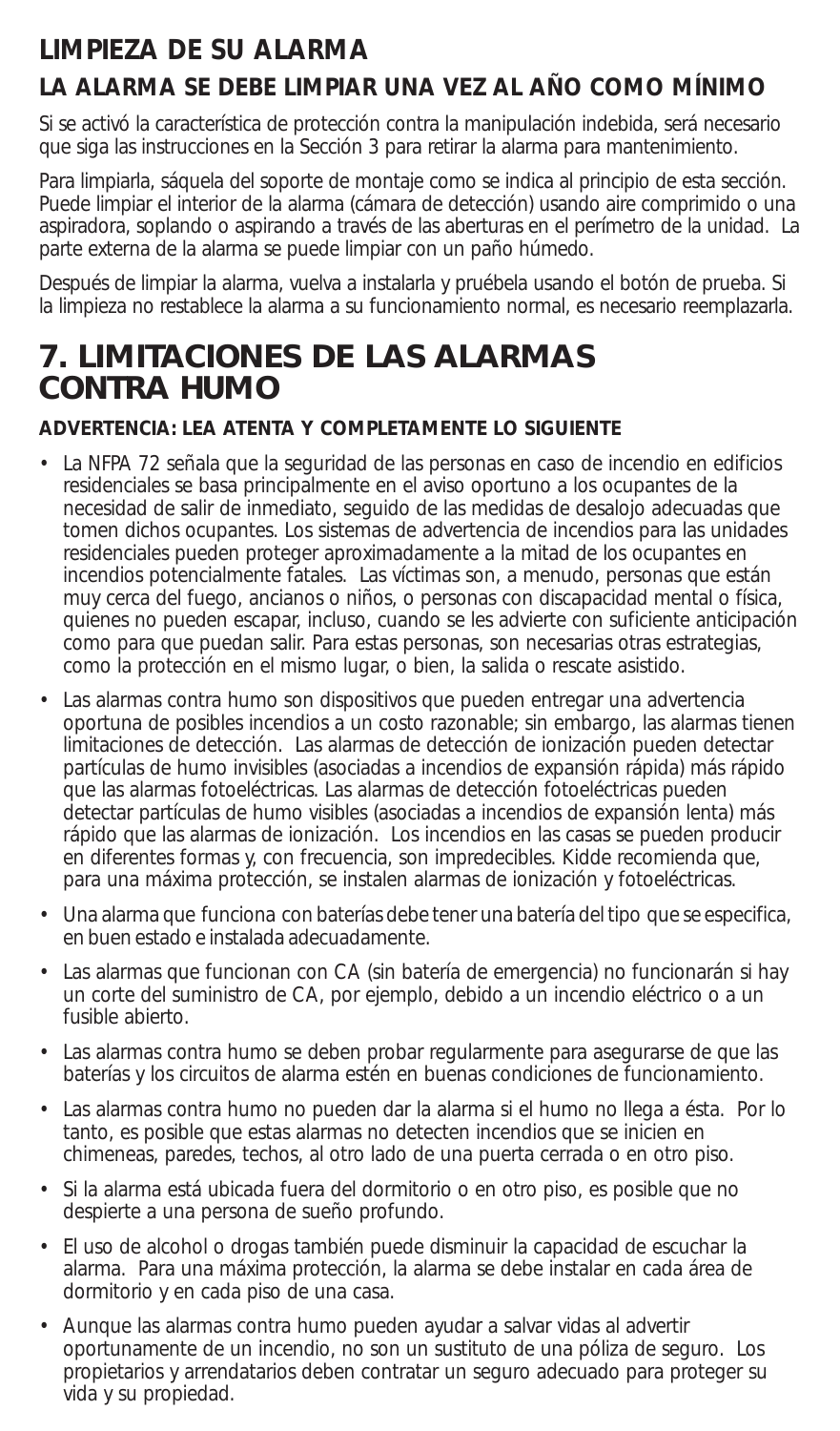# **8. BUENAS PRÁCTICAS DE SEGURIDAD ELABORE Y PRACTIQUE UN PLAN DE ESCAPE**

- Instale y mantenga extintores de incendios en cada nivel de la casa, en la cocina, sótano y garaje. Sepa cómo usar un extintor de incendios antes de que se produzca una emergencia.
- Elabore un plano en que estén señaladas todas las puertas y ventanas, y al menos dos (2) rutas de escape desde cada habitación. Las ventanas del segundo piso deben tener una escala de cuerdas o de cadena.
- Organice una reunión familiar y analice su plan de escape; muestre también a cada integrante de la familia qué hacer en caso de incendio.
- Determine un lugar fuera de la casa en que todos se puedan reunir en caso de incendio.
- Haga que todos se familiaricen con el sonido de la alarma contra humo y capacítelos para que salgan de la casa cuando lo escuchen.
- Lleve a cabo un simulacro de incendio cada seis meses por lo menos, también debe incluir simulacros nocturnos. Asegúrese de que los niños pequeños escuchen la alarma y que despierten cuando ésta suene, ya que deben despertar para ejecutar el plan de escape. Esta práctica permite que todos los ocupantes prueben su plan ante una emergencia. Es posible que no pueda llegar donde están los niños, por lo que es importante que ellos sepan qué hacer ante una emergencia de este tipo.
- Estudios actuales han demostrado que las alarmas contra humo no despertarán a todas las personas dormidas, y que es responsabilidad de los habitantes de la vivienda ayudar a los demás que no se hayan despertado con el sonido de la alarma, o aquellos que no puedan evacuar de manera segura el área sin la asistencia de otra persona.

#### **QUÉ HACER CUANDO SUENA LA ALARMA**

- Alerte a los niños pequeños de la casa.
- Salga inmediatamente de la casa de acuerdo con su plan de escape. Cada segundo cuenta, no se detenga para vestirse o tomar objetos de valor.
- Al salir de la casa, no abra ninguna puerta interior sin primero tocar su superficie. Si está caliente o si ve humo filtrándose por los bordes, ¡no abra esa puerta! En lugar de eso, use la salida de emergencia alternativa. Si el interior de la puerta está frío, apoye su hombro contra ésta, ábrala suavemente y esté preparado para cerrarla inmediatamente si entra una bocanada de calor y humo.
- Manténgase cerca del piso si hay humo en el aire. Respire superficialmente a través de un paño, en lo posible mojado.
- Una vez en el exterior, diríjase al lugar de encuentro seleccionado y asegúrese de que todos estén ahí.
- Llame a la compañía de bomberos desde la casa de un vecino, ¡no desde la suya!
- No vuelva a la casa hasta que los bomberos den la autorización para hacerlo.

Hay situaciones en las que puede que una alarma contra humo no sea efectiva para proteger contra un incendio, según lo establecido en la Norma 72 de la NFPA. Por ejemplo:

- a) fumar en la cama;
- b) dejar a los niños solos en la casa;
- c) limpiar con líquidos inflamables, como gasolina.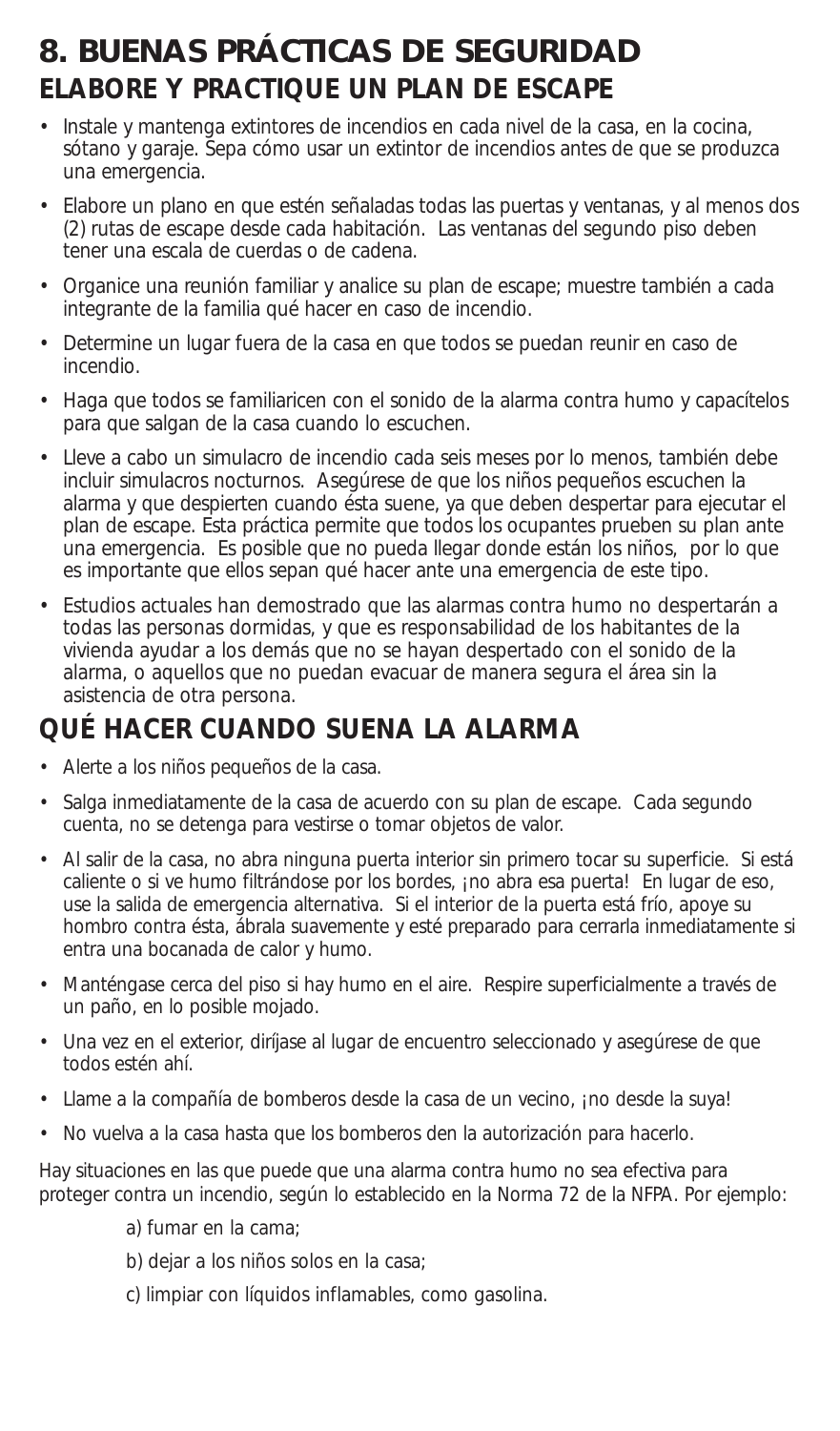# **9. INFORMACIÓN DE NRC**

Las alarmas contra humo de ionización usan una pequeña cantidad de un elemento radiactivo en la cámara de detección para permitir la detección de productos de combustión visibles e invisibles. El elemento radioactivo está guardado en forma segura en la cámara y no necesita ajustes ni mantenimiento. Esta alarma contra humo cumple o supera todas las normas gubernamentales. Se fabrica y distribuye bajo la licencia de la Comisión reguladora nuclear de los Estados Unidos.

# **10. PROTECCIÓN REQUERIDA POR LA NFPA**

La Norma 72 de la Asociación Nacional de Protección contra Incendios (National Fire Protection Association) proporciona la siguiente información:

Detección de humo. Donde lo requiera la ley, las normas o los códigos aplicables a la ocupación específica de una vivienda, se deberán instalar las alarmas contra humo con estación múltiple y simple aprobada de la siguiente manera: (1) En todos los dormitorios, excepto: No se requerirá la instalación de alarmas contra humo en los dormitorios de una y dos viviendas unifamiliares. (2) Afuera de cada dormitorio, y próximo a los mismos. (3) En cada nivel de la vivienda unifamiliar, incluyendo el sótano, excepto: Se permite el uso de alarmas contra humo accionadas con pilas y aprobadas en viviendas unifamiliares existentes.

Detección de humo: ¿Son necesarias más alarmas contra humo? Es posible que el número requerido de alarmas contra humo no proporcione una protección de advertencia confiable y a tiempo en aquellas áreas que están separadas por una puerta de las áreas protegidas. Por este motivo, se recomienda que el propietario de la casa considere usar alarmas contra humo adicionales en aquellas áreas, a fin de contar con una mejor protección. Las áreas adicionales incluyen el sótano, los dormitorios, el comedor, el área destinada a la calefacción, el área destinada a los servicios generales y los pasillos no protegidos por las alarmas contra humo requeridas. Por lo general, se recomienda no instalar alarmas contra humo en cocinas, áticos (terminados y no terminados) o garajes, ya que estos lugares ocasionalmente experimentan condiciones que pueden dar como resultado un funcionamiento inadecuado.

Este equipo se debe instalar en conformidad con la Norma 72 de la Asociación Nacional de Protección contra Incendios (NFPA, Batterymarch Park, Quincy, MA 02269).

AVISE A LA COMPAÑÍA DE BOMBEROS LOCAL Y A LA COMPAÑÍA DE SEGUROS QUE TIENE INSTALADA UNA ALARMA CONTRA HUMO.

#### **11. PRECAUCIONES (EN CONFORMIDAD CON EL JEFE DE BOMBEROS DEL ESTADO DE CALIFORNIA)**

"La detección oportuna de la advertencia de un incendio se logra de mejor manera con la instalación de un equipo de detección de incendio en todas las habitaciones y áreas de la casa, según se describe a continuación. Una alarma contra humo instalada en todas áreas de dormitorios (instalada cerca de estas áreas, pero fuera de los dormitorios) y los detectores de humo o de calor en los living s, en comedores, dormitorios, cocinas, pasillos, áticos, salas de caldera, clósets, áreas destinadas a servicios generales y áreas de almacenamiento, sótanos y garajes adyacentes."

La NFPA sugiere que las alarmas instaladas dentro de 20 pies (6.1 m) de aparatos para cocinar deberán tener una función silenciadora de alarma o ser del tipo fotoeléctrico.

# **12. SERVICIO Y GARANTÍA**

Si, después de revisar este manual, aún cree que su alarma contra humo está defectuosa, no la manipule. Devuélvala para su reparación a: KIDDE Safety, 1016 Corporate Park Drive, Mebane, NC 27302. 1-800-880-6788 (Consulte Garantía para obtener más información sobre devoluciones dentro del período de garantía).